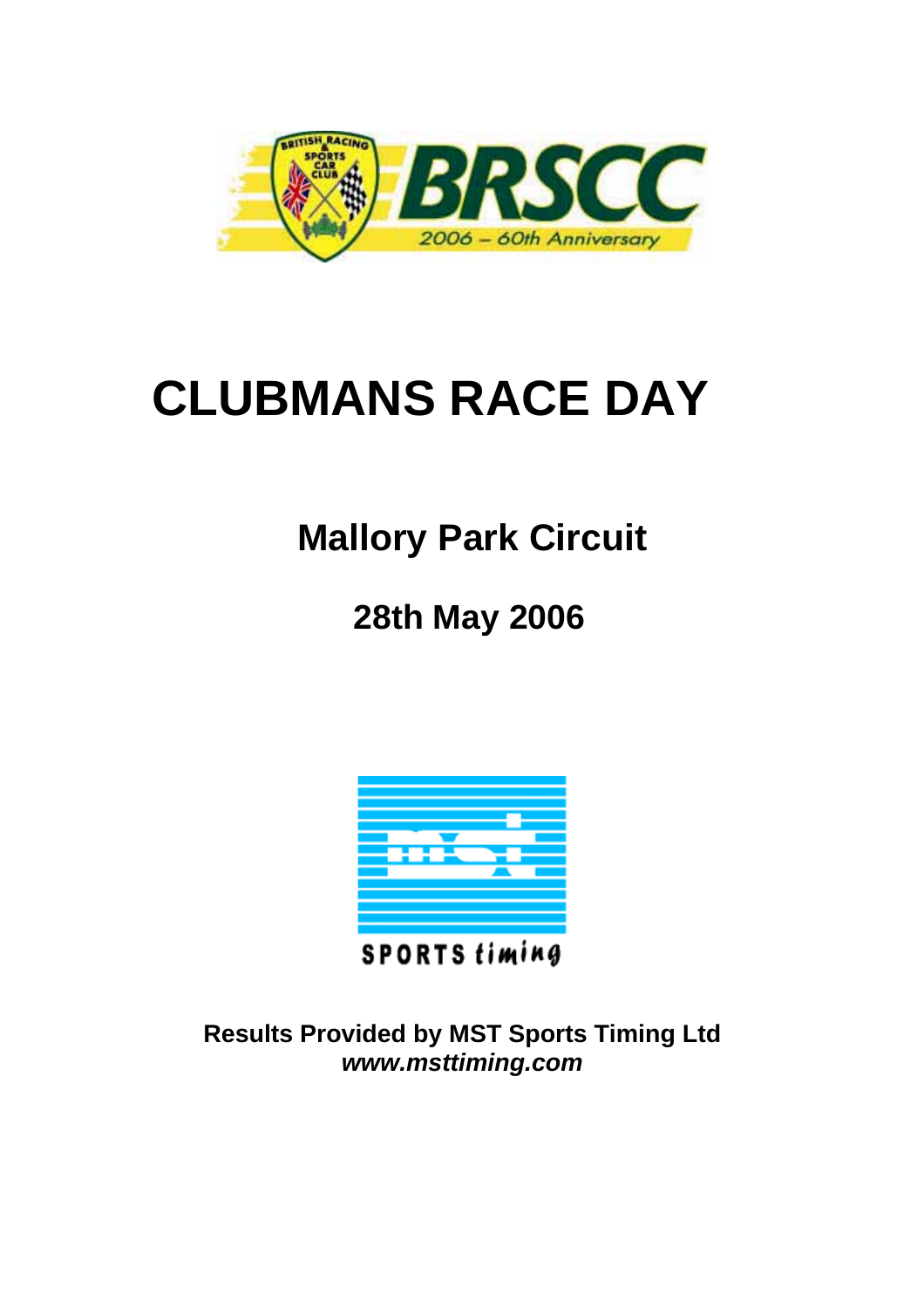#### **BRSCC LMA Euro Saloons QUALIFYING - RACE 1**

|                   | POS NO | CL. | <b>NAME</b>               | NAT ENTRY                   | TIME     | <b>LAPS</b>     | GAP    | MPH   |
|-------------------|--------|-----|---------------------------|-----------------------------|----------|-----------------|--------|-------|
|                   | 30     | A   | <b>Simon BLANCKLEY</b>    | Honda Accord                | 48.853   | 17              |        | 99.48 |
| 2                 | 7      | A   | <b>John HAMMERSLEY</b>    | <b>Vauxhall Cavalier ST</b> | 51.593   | 17              | 2.740  | 94.19 |
| 3                 | 91     | C   | <b>Peter FELIX</b>        | MG ZR                       | 52.304   | 14              | 3.451  | 92.91 |
| 4                 | 11     | A   | <b>Peter CHALLIS</b>      | Nissan Primera              | 52.433   | 7               | 3.580  | 92.69 |
| 5                 | 15     | C   | <b>Nigel AINGE</b>        | Honda Integra               | 53.767   | 14              | 4.914  | 90.39 |
| 6                 | 9      | B   | <b>David ROBERTS</b>      | <b>Rover Tomcat</b>         | 54.194   | 16              | 5.341  | 89.67 |
|                   | 44     | C   | <b>Stuart JEFCOATE</b>    | Porsche 911 Carrera 3       | 54.489   | 16              | 5.636  | 89.19 |
| 8                 | 36     | B   | <b>Jason HOLMES</b>       | <b>Rover Tomcat</b>         | 54.844   | 15              | 5.991  | 88.61 |
| 9                 | 54     | C   | <b>Daniel DAVIES</b>      | Volkswagen Golf Gti         | 55.008   | 13              | 6.155  | 88.35 |
| 10                | 50     | C   | <b>Richard BUCKLEY</b>    | Honda Integra               | 55.202   | 14              | 6.349  | 88.04 |
| 11                | 57     | C   | <b>Jim MEPHAM</b>         | Renault Megane              | 55.270   | 15              | 6.417  | 87.93 |
| $12 \overline{ }$ | 66     | C   | <b>Richard PERKS</b>      | Honda Civic                 | 55.600   | 8               | 6.747  | 87.41 |
| 13                | 24     | B   | <b>Matt HALE</b>          | Vauxhall Vectra v6          | 55.878   | 15              | 7.025  | 86.97 |
| 14                | 5      | C   | <b>Neil THREADGILL</b>    | <b>Renault Clio</b>         | 56.044   | 14              | 7.191  | 86.71 |
| 15                | 55     | C   | <b>Richard HILL</b>       | Volkswagen Golf Gti         | 56.336   | 12 <sup>2</sup> | 7.483  | 86.26 |
| 16                | 60     | D   | <b>Mark HAMMERSLEY</b>    | <b>Ford Fiesta</b>          | 57.607   | 15              | 8.754  | 84.36 |
| 17                | 2      | A   | <b>Alan COSBY</b>         | Ferrari F512M               | 57.878   | 14              | 9.025  | 83.97 |
| 18                | 69     | D   | <b>Tim MORGAN-BARRETT</b> | Volkswagen Golf Gti         | 1:00.454 | 14              | 11.601 | 80.39 |

**Weather/Track - Sunny/Dry These results are provisional until the conclusion of any judicial and technical matters.** Mallory Park

Circuit Length = 1.3500 miles. Start: 09:30 End: 09:45

|                  | ___       |             |
|------------------|-----------|-------------|
| Clerk of Course: | Stewards: | Timekeeper: |
|                  |           |             |
|                  |           |             |
|                  |           |             |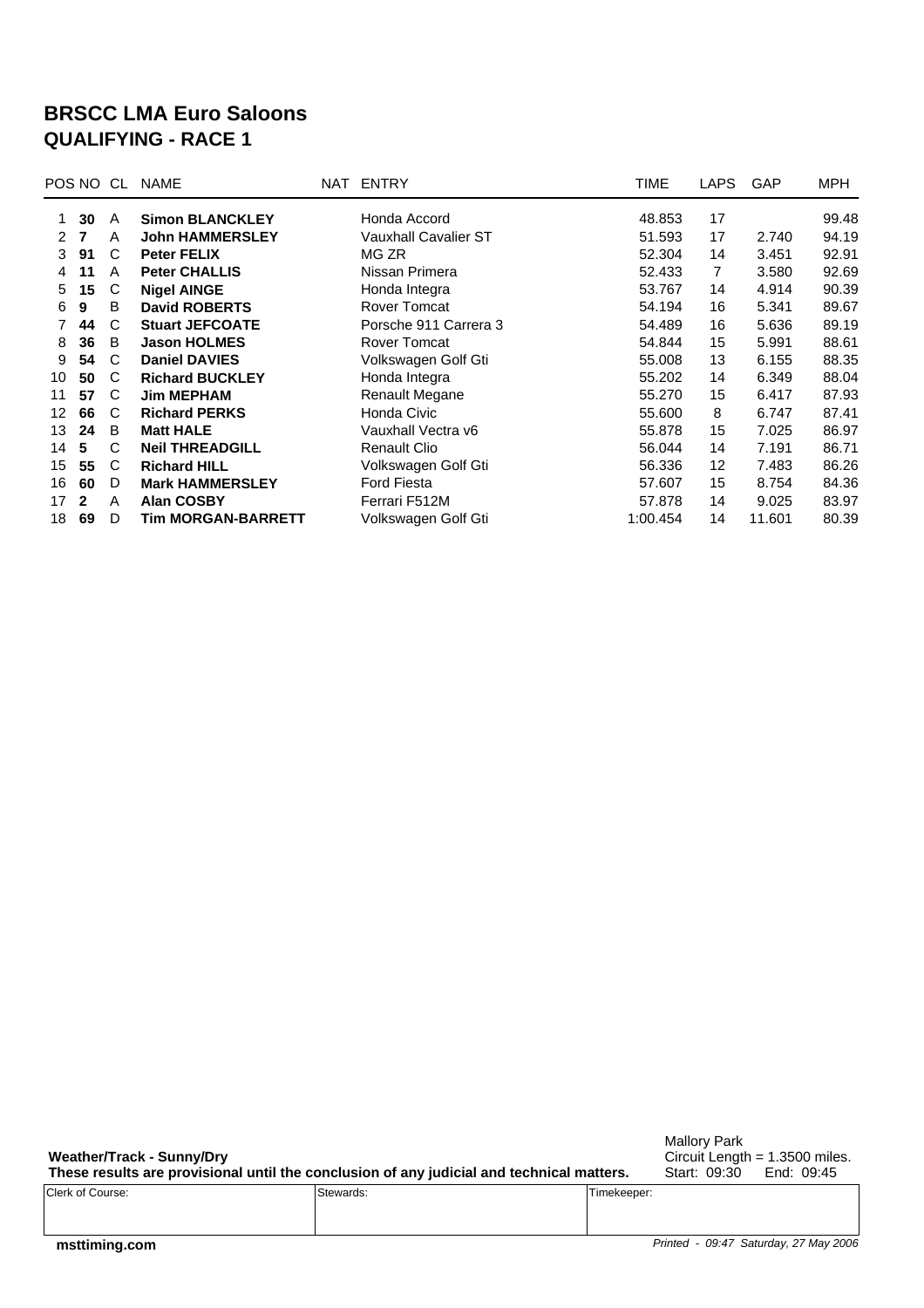#### **BRSCC LMA Euro Saloons LAP ANALYSIS - Qualifying 1**

| $\boldsymbol{2}$                          | <b>Alan COSBY</b>                                                                                    |                                                         |                                                |                                                        |                  |                  | Ferrari F512M        |
|-------------------------------------------|------------------------------------------------------------------------------------------------------|---------------------------------------------------------|------------------------------------------------|--------------------------------------------------------|------------------|------------------|----------------------|
| $1 -$<br>$2 -$<br>$3 -$<br>4 -<br>$5 -$   | X:00.000<br>$6 -$<br>1:08.323<br>$7 -$<br>1:04.177<br>8 -<br>1:00.751<br>$9 -$<br>59.849             | 59.523<br>58.311<br>1:01.785<br>57.878<br>10 - 1:01.479 | $12 -$<br>13 -                                 | 11 - 1:03.237<br>1:02.397<br>1:08.290<br>14 - 1:04.800 |                  |                  |                      |
| 5                                         | <b>Neil THREADGILL</b>                                                                               |                                                         |                                                |                                                        |                  |                  | <b>Renault Clio</b>  |
| $1 -$<br>$2 -$<br>$3 -$<br>4 -<br>$5 -$   | X:00.000<br>$6 -$<br>1:03.036<br>$7 -$<br>57.633<br>$8 -$<br>56.330<br>$9 -$<br>56.939<br>$10 -$     | 56.044<br>59.598<br>56.081<br>56.407<br>56.312          | $11 -$<br>$12 -$<br>$13 -$<br>14 -             | 56.271<br>57.004<br>56.967<br>58.679                   |                  |                  |                      |
| 7                                         | <b>John HAMMERSLEY</b>                                                                               |                                                         |                                                |                                                        |                  |                  | Vauxhall Cavalier ST |
| $1 -$<br>$2 -$<br>$3 -$<br>4 -<br>$5 -$   | X:00.000<br>$6 -$<br>55.699<br>$7 -$<br>53.535<br>$8 -$<br>54.885<br>$9 -$<br>53.342<br>$10 -$       | 53.240<br>53.339<br>51.927<br>52.416<br>53.120          | $11 -$<br>$12 -$<br>$13 -$<br>$14 -$<br>$15 -$ | 54.541<br>54.886<br>53.551<br>51.782<br>52.152         | $16 -$<br>$17 -$ | 57.107<br>51.593 |                      |
| 9                                         | <b>David ROBERTS</b>                                                                                 |                                                         |                                                |                                                        |                  |                  | <b>Rover Tomcat</b>  |
| $1 -$<br>$2 -$<br>$3 -$<br>4 -<br>$5 -$   | X:00.000<br>$6 -$<br>1:01.180<br>$7 -$<br>58.142<br>$8 -$<br>58.133<br>$9 -$<br>56.922<br>$10 -$     | 56.531<br>54.753<br>56.521<br>55.190<br>55.000          | $11 -$<br>$12 -$<br>$13 -$<br>$14 -$<br>$15 -$ | 1:02.323<br>55.021<br>54.718<br>55.208<br>54.647       | $16 -$           | 54.194           |                      |
| 11                                        | <b>Peter CHALLIS</b>                                                                                 |                                                         |                                                |                                                        |                  |                  | Nissan Primera       |
| $1 -$<br>$2 -$<br>$3 -$<br>4 -<br>$5 -$   | X:00.000<br>6 -<br>59.111<br>$7 -$<br>54.297<br>56.820<br>53.089                                     | 5:07.038<br>52.433                                      |                                                |                                                        |                  |                  |                      |
| 15                                        | <b>Nigel AINGE</b>                                                                                   |                                                         |                                                |                                                        |                  |                  | Honda Integra        |
| $1 -$<br>$2 -$<br>$3 -$<br>$4 -$<br>$5 -$ | X:00.000<br>$6 -$<br>1:01.331<br>$7 -$<br>56.831<br>$8 -$<br>55.164<br>$9 -$<br>55.500<br>$10 -$     | 56.865<br>55.741<br>57.275<br>56.958<br>56.658          | $11 -$<br>$12 -$<br>$13 -$<br>$14 -$           | 55.924<br>56.383<br>54.262<br>53.767                   |                  |                  |                      |
| 24                                        | <b>Matt HALE</b>                                                                                     |                                                         |                                                |                                                        |                  |                  | Vauxhall Vectra v6   |
| 2 -<br>$3 -$<br>4 -<br>$5 -$              | 1 - X:00.000<br>6 -<br>1:04.804<br>7 -<br>1:02.020<br>$8 -$<br>1:01.198<br>$9 -$<br>59.147<br>$10 -$ | 1:02.594<br>57.413<br>57.400<br>59.099<br>57.117        | $11 -$<br>$12 -$<br>$13 -$<br>$14 -$<br>$15 -$ | 56.964<br>55.878<br>55.966<br>55.922<br>56.995         |                  |                  |                      |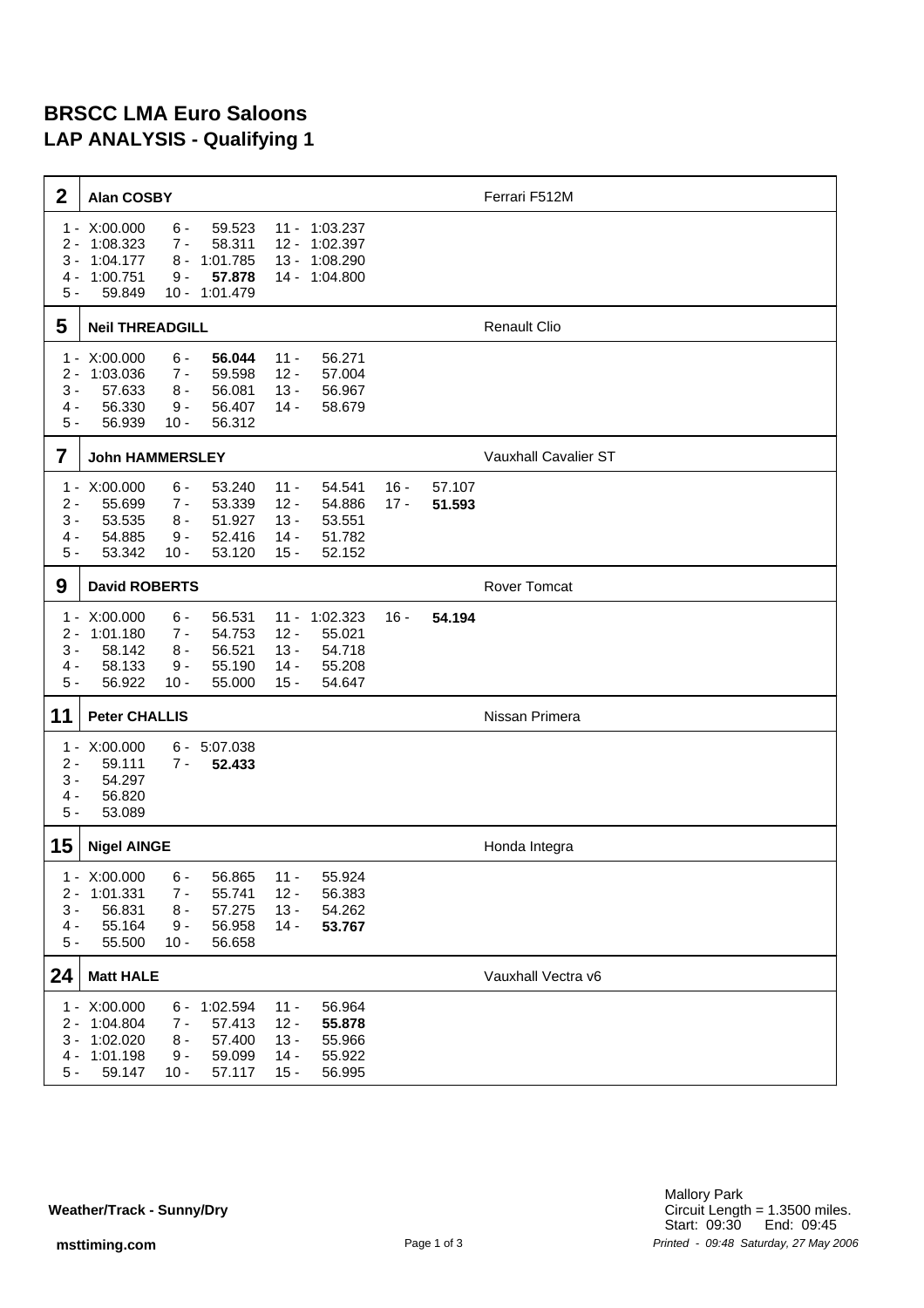#### **BRSCC LMA Euro Saloons LAP ANALYSIS - Qualifying 1**

|                                                               |                                                            |                                            |                                                      |                                                |                                                |                  | (contd.)         |                       |
|---------------------------------------------------------------|------------------------------------------------------------|--------------------------------------------|------------------------------------------------------|------------------------------------------------|------------------------------------------------|------------------|------------------|-----------------------|
| 30                                                            | <b>Simon BLANCKLEY</b>                                     |                                            |                                                      |                                                |                                                |                  |                  | Honda Accord          |
| 1<br>$\overline{\phantom{a}}$<br>$2 -$<br>3 -<br>4 -<br>$5 -$ | X:00.000<br>55.641<br>51.962<br>51.505<br>50.971           | $6 -$<br>7 -<br>$8 -$<br>9 -<br>$10 -$     | 50.439<br>54.293<br>50.082<br>51.233<br>49.747       | $11 -$<br>$12 -$<br>$13 -$<br>$14 -$<br>$15 -$ | 49.898<br>50.397<br>52.832<br>52.266<br>51.644 | $16 -$<br>$17 -$ | 50.348<br>48.853 |                       |
| 36                                                            | <b>Jason HOLMES</b>                                        |                                            |                                                      |                                                |                                                |                  |                  | <b>Rover Tomcat</b>   |
| 1 -<br>2 -<br>3 -<br>4 -<br>$5 -$                             | X:00.000<br>1:04.073<br>1:03.554<br>1:00.780<br>1:00.022   | 6 -<br>7 -<br>8 -<br>9 -<br>$10 -$         | 1:01.765<br>59.796<br>1:00.319<br>58.831<br>1:00.968 | $11 -$<br>$12 -$<br>$13 -$<br>$14 -$<br>$15 -$ | 57.791<br>56.597<br>55.244<br>58.912<br>54.844 |                  |                  |                       |
| 44                                                            | <b>Stuart JEFCOATE</b>                                     |                                            |                                                      |                                                |                                                |                  |                  | Porsche 911 Carrera 3 |
| 1 -<br>2 -<br>3 -<br>4 -<br>$5 -$                             | X:00.000<br>1:00.474<br>56.767<br>56.808<br>55.042         | $6 -$<br>$7 -$<br>$8 -$<br>$9 -$<br>$10 -$ | 54.971<br>55.366<br>54.556<br>54.489<br>54.855       | $11 -$<br>$12 -$<br>$13 -$<br>$14 -$<br>$15 -$ | 54.852<br>56.836<br>55.317<br>55.060<br>55.773 | 16 -             | 54.768           |                       |
| 50                                                            | <b>Richard BUCKLEY</b>                                     |                                            |                                                      |                                                |                                                |                  |                  | Honda Integra         |
| 1 -<br>2 -<br>3 -<br>4 -<br>$5 -$                             | X:00.000<br>1:08.631<br>1:02.529<br>1:01.269<br>58.802     | 6 -<br>$7 -$<br>8 -<br>$9 -$<br>$10 -$     | 1:00.158<br>58.390<br>59.046<br>57.869<br>56.908     | $11 -$<br>$12 -$<br>$13 -$<br>$14 -$           | 57.743<br>56.532<br>55.202<br>56.252           |                  |                  |                       |
| 54                                                            | <b>Daniel DAVIES</b>                                       |                                            |                                                      |                                                |                                                |                  |                  | Volkswagen Golf Gti   |
| 2 -<br>3 -<br>4 -<br>$5 -$                                    | $1 - X:00.000$<br>1:09.505<br>1:04.624<br>58.855<br>56.123 | 6 -<br>$7 -$<br>8 -<br>9 -<br>$10 -$       | 56.654<br>56.240<br>1:01.750<br>55.704<br>55.306     | $11 -$<br>$12 -$<br>$13 -$                     | 55.657<br>55.169<br>55.008                     |                  |                  |                       |
| 55                                                            | <b>Richard HILL</b>                                        |                                            |                                                      |                                                |                                                |                  |                  | Volkswagen Golf Gti   |
| $2 -$<br>$3 -$<br>$4 -$<br>$5 -$                              | 1 - X:00.000<br>1:02.470<br>58.969<br>1:00.177<br>57.391   | $6 -$<br>$7 -$<br>$8 -$<br>$9 -$<br>$10 -$ | 56.791<br>56.808<br>58.093<br>58.307<br>56.336       | $11 -$<br>$12 -$                               | 56.440<br>57.449                               |                  |                  |                       |
| 57                                                            | <b>Jim MEPHAM</b>                                          |                                            |                                                      |                                                |                                                |                  |                  | <b>Renault Megane</b> |
| $2 -$<br>$3 -$<br>$4 -$<br>$5 -$                              | 1 - X:00.000<br>1:05.999<br>1:06.492<br>58.381<br>58.989   | $6 -$<br>$7 -$<br>$8 -$<br>$9 -$<br>$10 -$ | 1:08.464<br>56.854<br>57.388<br>55.593<br>58.184     | $11 -$<br>$12 -$<br>$13 -$<br>$14 -$<br>$15 -$ | 57.071<br>55.953<br>55.889<br>55.270<br>55.462 |                  |                  |                       |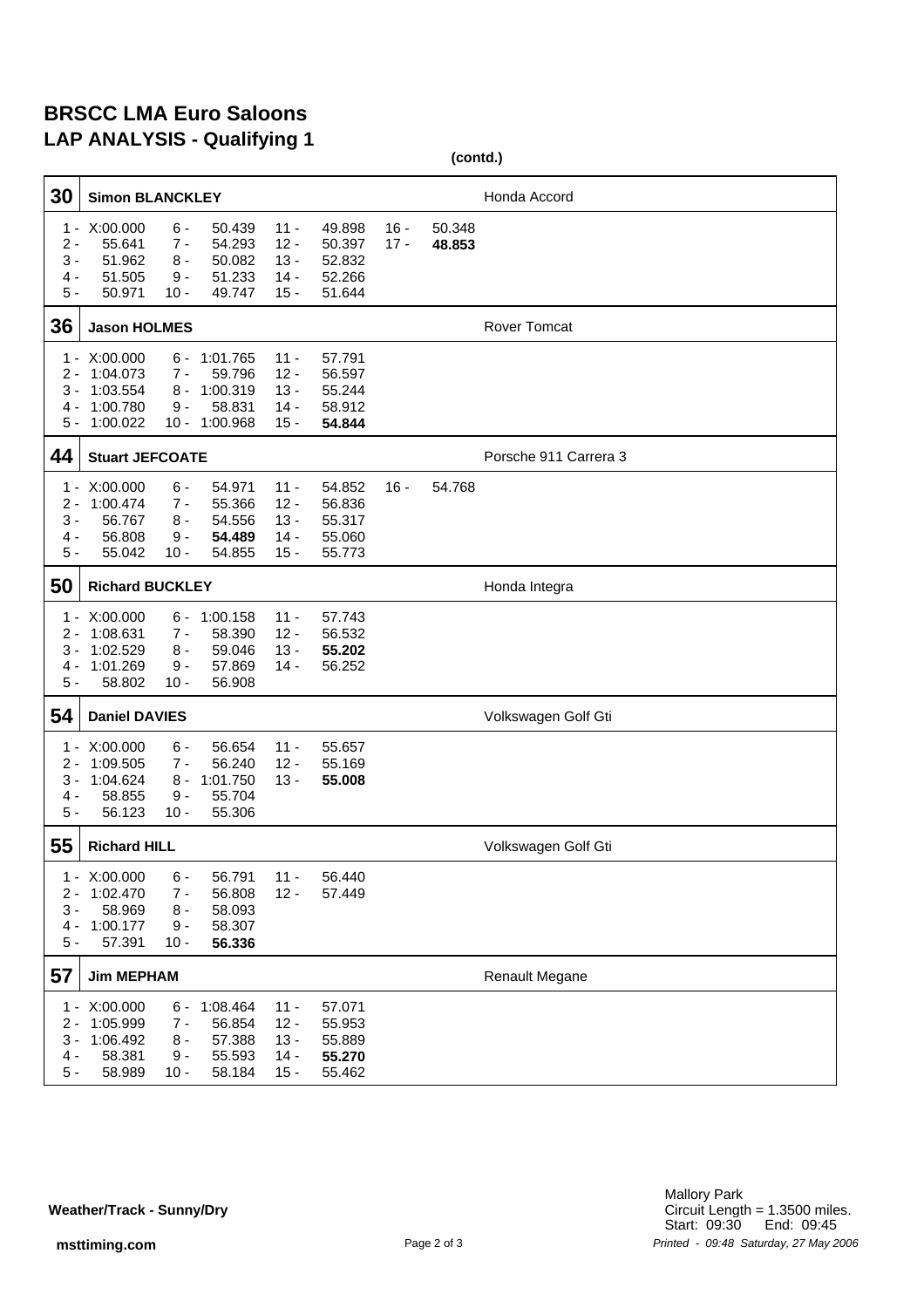#### **BRSCC LMA Euro Saloons LAP ANALYSIS - Qualifying 1**

|                                                                 |                                                                |                                            | , каминунгу к                                                             |                                                |                                                        | (contd.)            |
|-----------------------------------------------------------------|----------------------------------------------------------------|--------------------------------------------|---------------------------------------------------------------------------|------------------------------------------------|--------------------------------------------------------|---------------------|
| 60                                                              | <b>Mark HAMMERSLEY</b>                                         |                                            |                                                                           |                                                |                                                        | <b>Ford Fiesta</b>  |
| 1<br>$\overline{\phantom{a}}$<br>$2 -$<br>$3 -$<br>4 -<br>$5 -$ | X:00.000<br>1:00.618<br>59.282<br>59.108<br>58.683             | $6 -$<br>$7 -$<br>$8 -$<br>$9 -$<br>$10 -$ | 59.564<br>57.607<br>58.037<br>59.567<br>58.533                            | $11 -$<br>$12 -$<br>$13 -$<br>$14 -$<br>$15 -$ | 57.895<br>59.282<br>58.985<br>58.602<br>57.747         |                     |
| 66                                                              | <b>Richard PERKS</b>                                           |                                            |                                                                           |                                                |                                                        | Honda Civic         |
| $1 -$<br>$2 -$<br>$3 -$<br>4 -<br>$5 -$                         | X:00.000<br>1:01.558<br>57.786<br>56.671<br>56.175             | $6 -$<br>$7 -$<br>8 -                      | 55.600<br>56.122<br>1:56.653                                              |                                                |                                                        |                     |
| 69                                                              | <b>Tim MORGAN-BARRETT</b>                                      |                                            |                                                                           |                                                |                                                        | Volkswagen Golf Gti |
| $2 -$<br>3 -<br>4 -                                             | X:00.000<br>1:09.372<br>1:04.361<br>1:04.159<br>$5 - 1:02.957$ | $7 -$<br>8 -                               | $6 - 1:03.059$<br>1:03.388<br>1:02.998<br>$9 - 1:01.153$<br>10 - 1:00.990 | $11 -$<br>$12 -$                               | 1:01.283<br>1:00.984<br>13 - 1:00.454<br>14 - 1:01.336 |                     |
| 91                                                              | <b>Peter FELIX</b>                                             |                                            |                                                                           |                                                |                                                        | MG ZR               |
| $1 -$<br>$2 -$<br>$3 -$<br>4 -<br>$5 -$                         | X:00.000<br>56.131<br>52.855<br>52.622<br>55.924               | $6 -$<br>$7 -$<br>$8 -$<br>$9 -$<br>$10 -$ | 52.487<br>3:10.227<br>59.641<br>54.329<br>53.543                          | $11 -$<br>$12 -$<br>$13 -$<br>$14 -$           | 58.968<br>59.630<br>52.304<br>52.986                   |                     |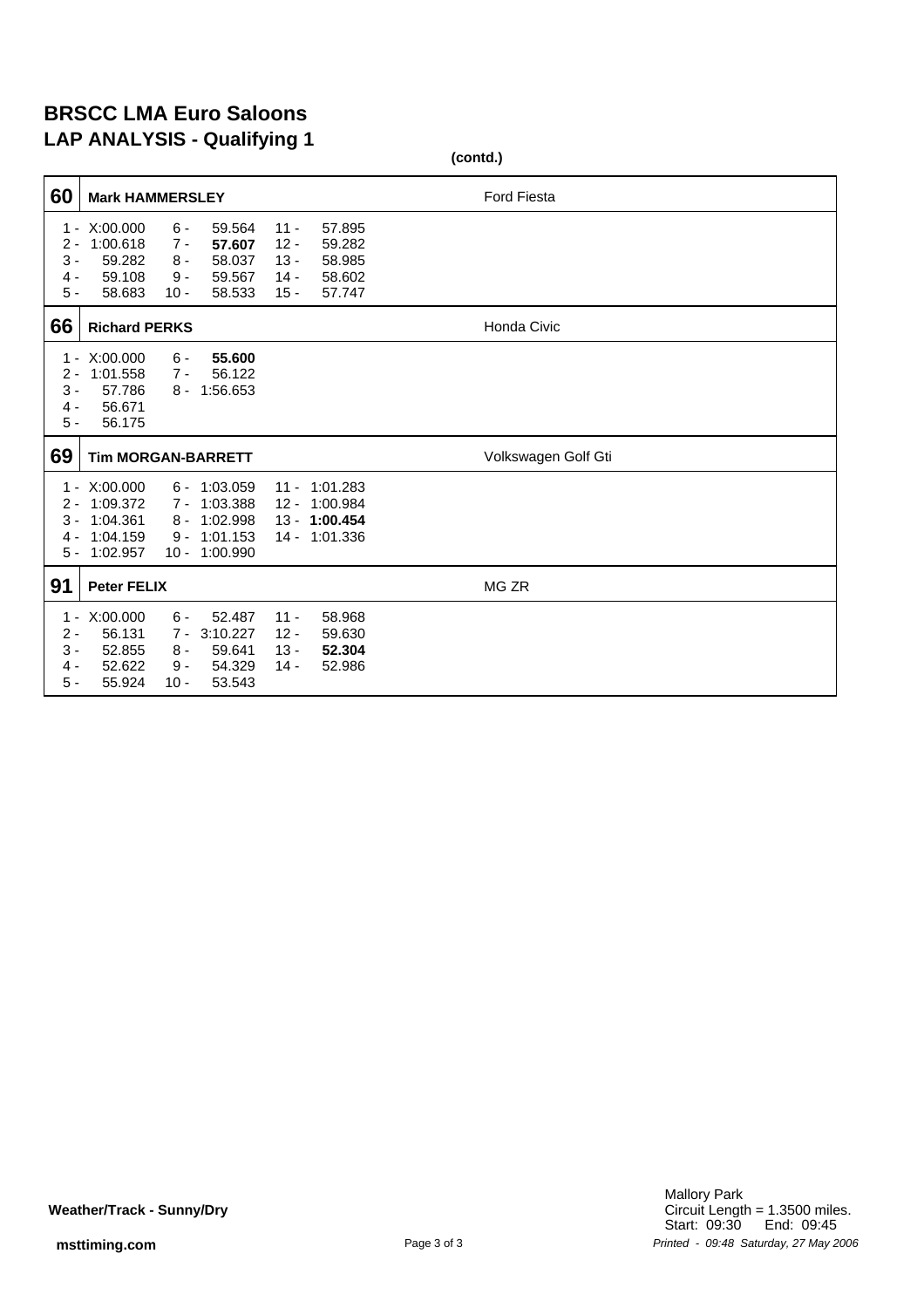#### **BRSCC LMA Euro Saloons GRID - RACE 1**



Clerk of Course: Stewards: Stewards: Stewards: Timekeeper:

 **msttiming.com**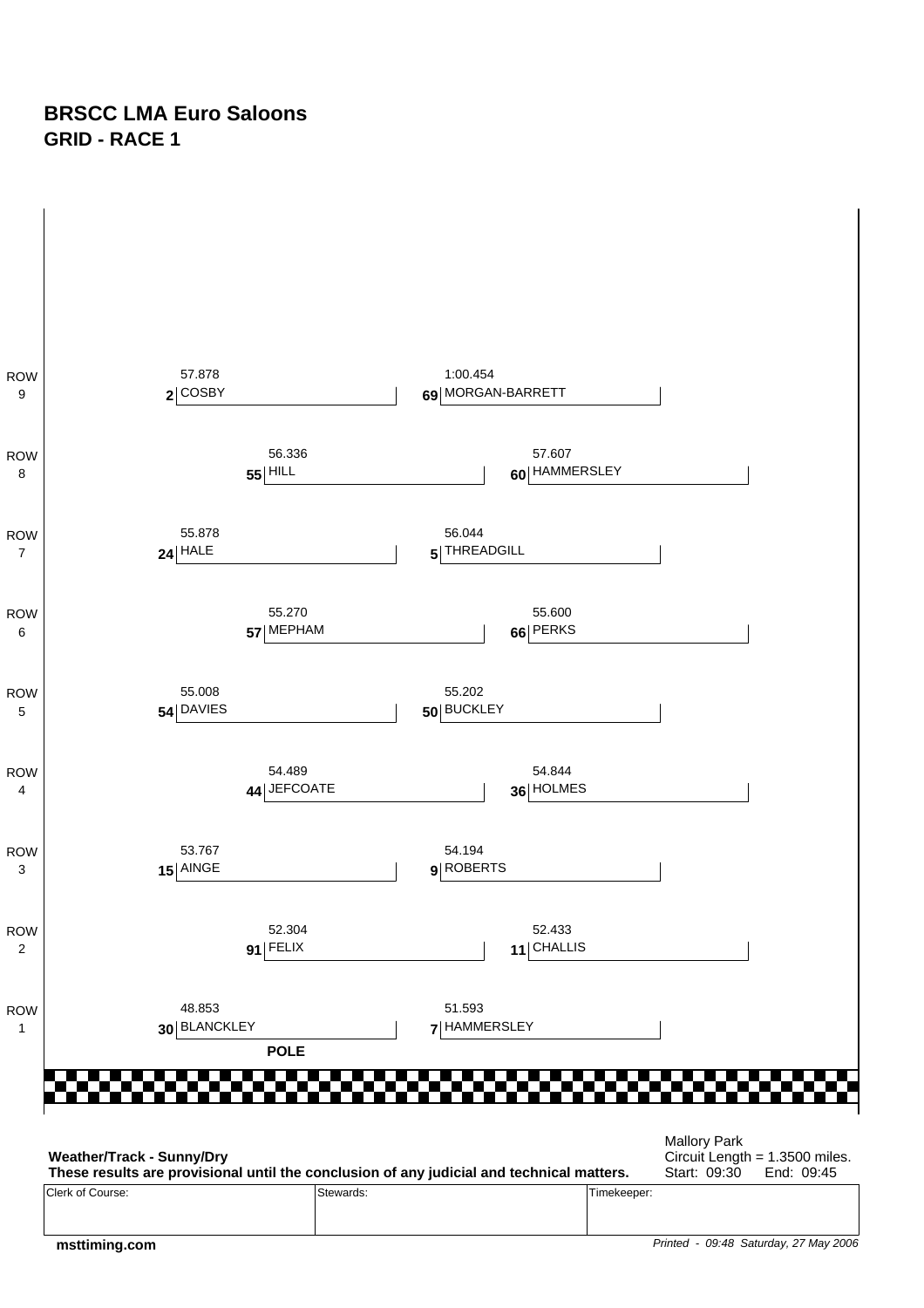#### **BRSCC LMA Euro Saloons RACE CLASSIFICATION - RACE 1**

|    | POS NO | CL<br><b>NAME</b> |                           | NAT | <b>ENTRY</b>                | <b>TIME</b> | LAPS                    | GAP       | <b>MPH</b> | <b>BEST</b> |
|----|--------|-------------------|---------------------------|-----|-----------------------------|-------------|-------------------------|-----------|------------|-------------|
| 1. | 30     | A                 | <b>Simon BLANCKLEY</b>    |     | Honda Accord                | 20:31.357   | 25                      |           | 98.67      | 48.248      |
| 2  | 11     | A                 | <b>Peter CHALLIS</b>      |     | Nissan Primera              | 20:35.242   | 25                      | 3.885     | 98.36      | 48.267      |
| 3  | 25     | A                 | <b>Derek HALE</b>         |     | Honda Accord                | 20:33.470   | 24                      | 1 LAP     | 94.56      | 49.511      |
| 4  | 91     | C                 | <b>Peter FELIX</b>        |     | MG ZR                       | 21:25.717   | 24                      | 1 LAP     | 90.72      | 52.445      |
| 5  | 15     | C                 | <b>Nigel AINGE</b>        |     | Honda Integra               | 20:53.608   | 23                      | 2 LAPS    | 89.16      | 53.010      |
| 6  | 7      | A                 | <b>John HAMMERSLEY</b>    |     | <b>Vauxhall Cavalier ST</b> | 21:05.750   | 23                      | 2 LAPS    | 88.31      | 51.636      |
| 7  | 24     | B                 | <b>Matt HALE</b>          |     | Vauxhall Vectra v6          | 21:11.181   | 23                      | 2 LAPS    | 87.93      | 54.233      |
| 8  | 57     | C                 | <b>Jim MEPHAM</b>         |     | <b>Renault Megane</b>       | 21:13.027   | 23                      | 2 LAPS    | 87.80      | 54.143      |
| 9  | 44     | C                 | <b>Stuart JEFCOATE</b>    |     | Porsche 911 Carrera 3       | 21:14.272   | 23                      | 2 LAPS    | 87.72      | 54.515      |
| 10 | 36     | B                 | <b>Jason HOLMES</b>       |     | Rover Tomcat                | 21:16.281   | 23                      | 2 LAPS    | 87.58      | 53.863      |
| 11 | 5      | C                 | <b>Neil THREADGILL</b>    |     | <b>Renault Clio</b>         | 21:24.904   | 23                      | 2 LAPS    | 86.99      | 54.963      |
| 12 | 55     | C                 | <b>Richard HILL</b>       |     | Volkswagen Golf Gti         | 20:44.373   | 22                      | 3 LAPS    | 85.92      | 55.180      |
| 13 | 66     | C                 | <b>Richard PERKS</b>      |     | Honda Civic                 | 21:08.855   | 22                      | 3 LAPS    | 84.26      | 56.222      |
| 14 | 9      | B                 | <b>David ROBERTS</b>      |     | <b>Rover Tomcat</b>         | 21:26.318   | 22                      | 3 LAPS    | 83.12      | 53.747      |
| 15 | 60     | D                 | <b>Mark HAMMERSLEY</b>    |     | <b>Ford Fiesta</b>          | 20:39.908   | 21                      | 4 LAPS    | 82.31      | 57.547      |
| 16 | 69     | D                 | <b>Tim MORGAN-BARRETT</b> |     | Volkswagen Golf Gti         | 20:35.637   | 20                      | 5 LAPS    | 78.66      | 1:00.236    |
|    |        |                   |                           |     | <b>NOT CLASSIFIED</b>       |             |                         |           |            |             |
|    | 54     | C                 | <b>Daniel DAVIES</b>      |     | Volkswagen Golf Gti         | 19:44.534   | 21                      | D.N.F.    | 86.16      | 54.683      |
|    | 50     | C                 | <b>Richard BUCKLEY</b>    |     | Honda Integra               | 13:45.018   | 15                      | D.N.F.    | 88.36      | 53.232      |
|    |        |                   |                           |     | <b>FASTEST LAP</b>          |             |                         |           |            |             |
|    | 30     | A                 | <b>Simon BLANCKLEY</b>    |     | Honda Accord                | 48.248      | 17                      | 100.73mph |            | 162.10kph   |
|    | 91     | C                 | <b>Peter FELIX</b>        |     | MG ZR                       |             | 52.445<br>2<br>92.66mph |           |            | 149.13kph   |
|    | 9      | В                 | <b>David ROBERTS</b>      |     | <b>Rover Tomcat</b>         | 53.747      | 5                       | 90.42mph  | 145.52kph  |             |
|    | 60     | D                 | <b>Mark HAMMERSLEY</b>    |     | <b>Ford Fiesta</b>          | 57.547      | 3                       | 84.45mph  |            | 135.91kph   |

**Weather/Track: Sunny/Dry These results are provisional until the conclusion of any judicial and technical matters.** Mallory Park Circuit Length = 1.3500 miles. Start: 12:45 End: 13:06

|                  | . .            |                  |
|------------------|----------------|------------------|
| Clerk of Course: | Stewards:<br>. | Timekeeper:<br>. |
|                  |                |                  |
|                  |                |                  |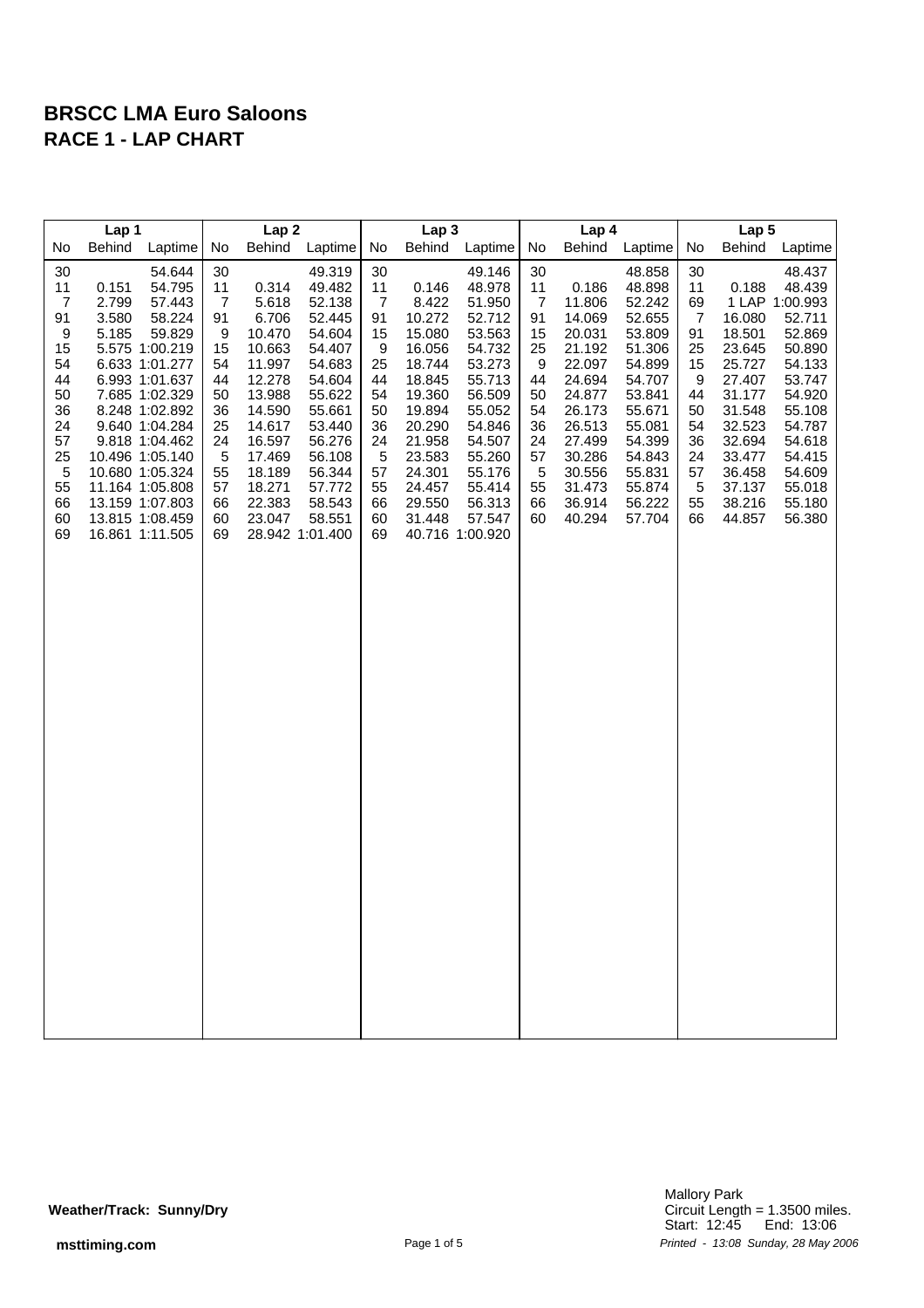|                                                                                                                             | Lap <sub>6</sub>                                                                                                                                 |                                                                                                                                                                                |                                                                                                              | Lap <sub>7</sub>                                                                                                                                |                                                                                                                                                                                |                                                                                       | Lap <sub>8</sub>                                                                                       |                                                                                                                                        |                                                                                                  | Lap <sub>9</sub>                                                                                                                |                                                                                                                                                    |                                                                                            | <b>Lap 10</b>                                                                                                                           |                                                                                                                                                            |
|-----------------------------------------------------------------------------------------------------------------------------|--------------------------------------------------------------------------------------------------------------------------------------------------|--------------------------------------------------------------------------------------------------------------------------------------------------------------------------------|--------------------------------------------------------------------------------------------------------------|-------------------------------------------------------------------------------------------------------------------------------------------------|--------------------------------------------------------------------------------------------------------------------------------------------------------------------------------|---------------------------------------------------------------------------------------|--------------------------------------------------------------------------------------------------------|----------------------------------------------------------------------------------------------------------------------------------------|--------------------------------------------------------------------------------------------------|---------------------------------------------------------------------------------------------------------------------------------|----------------------------------------------------------------------------------------------------------------------------------------------------|--------------------------------------------------------------------------------------------|-----------------------------------------------------------------------------------------------------------------------------------------|------------------------------------------------------------------------------------------------------------------------------------------------------------|
| No                                                                                                                          | Behind                                                                                                                                           | Laptime                                                                                                                                                                        | No                                                                                                           | <b>Behind</b>                                                                                                                                   | Laptime                                                                                                                                                                        | No                                                                                    | <b>Behind</b>                                                                                          | Laptime                                                                                                                                | No                                                                                               | <b>Behind</b>                                                                                                                   | Laptime                                                                                                                                            | No                                                                                         | <b>Behind</b>                                                                                                                           | Laptime                                                                                                                                                    |
| 30<br>11<br>60<br>69<br>$\overline{7}$<br>91<br>25<br>15<br>$\boldsymbol{9}$<br>50<br>44<br>54<br>24<br>36<br>57<br>5<br>55 | 0.197<br>1 LAP<br>19.664<br>21.829<br>23.933<br>29.940<br>31.985<br>36.386<br>37.257<br>37.954<br>38.531<br>38.778<br>41.329<br>42.721<br>44.020 | 49.480<br>49.489<br>58.179<br>1 LAP 1:00.823<br>53.064<br>52.808<br>49.768<br>53.693<br>54.058<br>54.318<br>55.560<br>54.911<br>54.534<br>55.564<br>54.351<br>55.064<br>55.284 | 30<br>11<br>66<br>60<br>$\overline{7}$<br>91<br>25<br>69<br>15<br>9<br>50<br>44<br>54<br>24<br>36<br>57<br>5 | 0.430<br>1 LAP<br>1 LAP<br>23.513<br>25.523<br>26.234<br>34.587<br>37.211<br>41.601<br>42.794<br>44.016<br>44.514<br>44.715<br>46.492<br>48.649 | 49.035<br>49.268<br>56.850<br>59.352<br>52.884<br>52.729<br>51.336<br>1 LAP 1:01.966<br>53.682<br>54.261<br>54.250<br>54.572<br>55.097<br>55.018<br>54.972<br>54.198<br>54.963 | 30<br>11<br>55<br>66<br>60<br>$\overline{7}$<br>25<br>91<br>15<br>69<br>9<br>50<br>44 | 0.303<br>1 LAP<br>1 LAP<br>1 LAP<br>27.783<br>27.880<br>30.558<br>40.274<br>43.854<br>46.415<br>48.347 | 48.962<br>48.835<br>56.529<br>57.055<br>58.180<br>53.232<br>50.608<br>53.997<br>54.649<br>1 LAP 1:00.856<br>55.605<br>53.776<br>54.515 | 30<br>11<br>54<br>24<br>36<br>57<br>5<br>55<br>66<br>25<br>60<br>$\overline{7}$<br>91<br>15<br>9 | 0.209<br>1 LAP<br>1 LAP<br>1 LAP<br>1 LAP<br>1 LAP<br>1 LAP<br>1 LAP<br>27.834<br>1 LAP<br>29.488<br>33.090<br>44.716<br>48.611 | 50.268<br>50.174<br>56.286<br>56.405<br>56.513<br>55.307<br>55.435<br>55.996<br>56.931<br>50.222<br>58.705<br>51.973<br>52.800<br>54.710<br>55.025 | 30<br>50<br>11<br>69<br>44<br>24<br>54<br>36<br>57<br>5<br>55<br>66<br>25<br>7<br>91<br>60 | 1 LAP<br>0.247<br>2 LAPS 1:02.319<br>1 LAP<br>1 LAP<br>1 LAP<br>1 LAP<br>1 LAP<br>1 LAP<br>1 LAP<br>1 LAP<br>27.349<br>30.652<br>35.731 | 50.472<br>54.546<br>50.510<br>55.260<br>55.058<br>56.929<br>56.183<br>55.775<br>54.986<br>56.167<br>56.930<br>49.987<br>51.636<br>53.113<br>1 LAP 1:00.440 |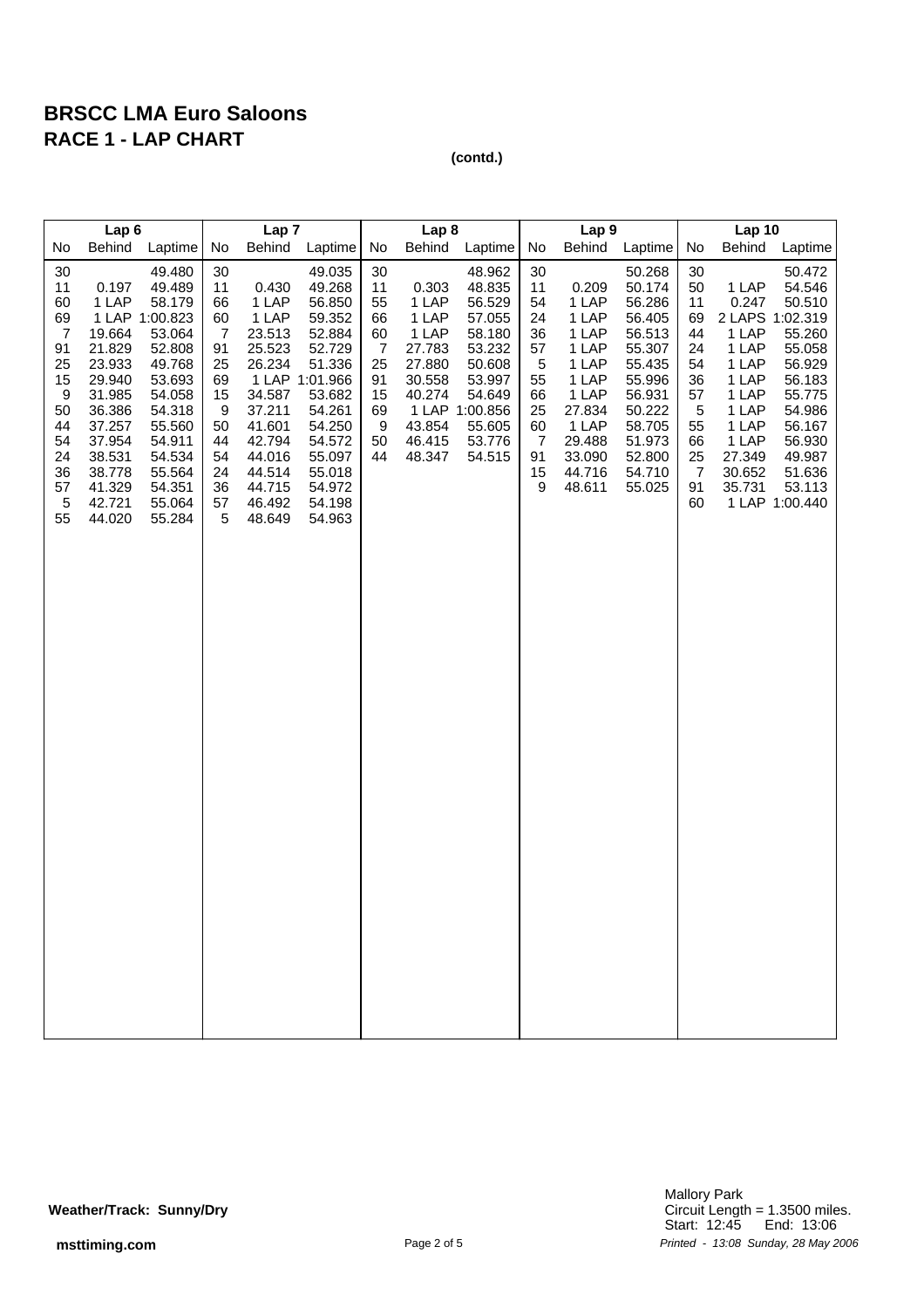|                                                                                                                    | Lap 11                                                                                                                                                             |                                                                                                                                                                        |                                                                                                              | Lap 12                                                                                                                                                    |                                                                                                                                                              |                                                                                                        | Lap 13                                                                                                                                           |                                                                                                                                                    |                                                                                            | Lap 14                                                                                                                                 |                                                                                                                                                              |                                                                                                              | <b>Lap 15</b>                                                                                                                                             |                                                                                                                                                              |
|--------------------------------------------------------------------------------------------------------------------|--------------------------------------------------------------------------------------------------------------------------------------------------------------------|------------------------------------------------------------------------------------------------------------------------------------------------------------------------|--------------------------------------------------------------------------------------------------------------|-----------------------------------------------------------------------------------------------------------------------------------------------------------|--------------------------------------------------------------------------------------------------------------------------------------------------------------|--------------------------------------------------------------------------------------------------------|--------------------------------------------------------------------------------------------------------------------------------------------------|----------------------------------------------------------------------------------------------------------------------------------------------------|--------------------------------------------------------------------------------------------|----------------------------------------------------------------------------------------------------------------------------------------|--------------------------------------------------------------------------------------------------------------------------------------------------------------|--------------------------------------------------------------------------------------------------------------|-----------------------------------------------------------------------------------------------------------------------------------------------------------|--------------------------------------------------------------------------------------------------------------------------------------------------------------|
| No                                                                                                                 | <b>Behind</b>                                                                                                                                                      | Laptime                                                                                                                                                                | No                                                                                                           | <b>Behind</b>                                                                                                                                             | Laptime                                                                                                                                                      | No                                                                                                     | <b>Behind</b>                                                                                                                                    | Laptime                                                                                                                                            | No                                                                                         | <b>Behind</b>                                                                                                                          | Laptime                                                                                                                                                      | No                                                                                                           | <b>Behind</b>                                                                                                                                             | Laptime                                                                                                                                                      |
| 30<br>11<br>15<br>9<br>50<br>44<br>24<br>36<br>54<br>69<br>57<br>5<br>55<br>25<br>66<br>$\overline{7}$<br>91<br>60 | 0.187<br>1 LAP<br>1 LAP<br>1 LAP<br>1 LAP<br>1 LAP<br>1 LAP<br>1 LAP<br>2 LAPS 1:01.094<br>1 LAP<br>1 LAP<br>1 LAP<br>27.451<br>1 LAP<br>33.484<br>39.498<br>1 LAP | 49.409<br>49.349<br>55.372<br>54.984<br>53.437<br>54.900<br>54.536<br>53.863<br>55.709<br>55.510<br>55.388<br>56.132<br>49.511<br>56.797<br>52.241<br>53.176<br>58.291 | 30<br>11<br>15<br>9<br>50<br>44<br>24<br>36<br>57<br>54<br>5<br>69<br>55<br>25<br>$\overline{7}$<br>66<br>91 | 0.361<br>1 LAP<br>1 LAP<br>1 LAP<br>1 LAP<br>1 LAP<br>1 LAP<br>1 LAP<br>1 LAP<br>1 LAP<br>2 LAPS 1:00.702<br>1 LAP<br>28.970<br>38.781<br>1 LAP<br>44.144 | 48.380<br>48.554<br>55.237<br>54.724<br>54.471<br>54.824<br>54.532<br>54.190<br>54.488<br>55.390<br>55.306<br>56.050<br>49.899<br>53.677<br>58.582<br>53.026 | 30<br>11<br>60<br>15<br>50<br>9<br>44<br>24<br>36<br>57<br>54<br>$\overline{5}$<br>25<br>55<br>69<br>7 | 0.221<br>2 LAPS<br>1 LAP<br>1 LAP<br>1 LAP<br>1 LAP<br>1 LAP<br>1 LAP<br>1 LAP<br>1 LAP<br>1 LAP<br>31.572<br>1 LAP<br>2 LAPS 1:01.367<br>45.265 | 48.518<br>48.378<br>59.829<br>54.507<br>53.925<br>55.460<br>54.848<br>54.278<br>54.537<br>54.143<br>55.083<br>55.254<br>51.120<br>55.798<br>55.002 | 30<br>11<br>91<br>66<br>15<br>60<br>50<br>9<br>44<br>24<br>36<br>57<br>25<br>54<br>5<br>55 | 0.656<br>1 LAP<br>2 LAPS<br>1 LAP<br>2 LAPS<br>1 LAP<br>1 LAP<br>1 LAP<br>1 LAP<br>1 LAP<br>1 LAP<br>32.469<br>1 LAP<br>1 LAP<br>1 LAP | 48.761<br>49.196<br>55.393<br>58.713<br>54.060<br>58.391<br>53.232<br>54.381<br>54.891<br>54.233<br>54.385<br>54.388<br>49.658<br>55.933<br>55.419<br>56.683 | 30<br>11<br>$\overline{7}$<br>69<br>91<br>66<br>15<br>50<br>9<br>60<br>44<br>25<br>24<br>36<br>57<br>54<br>5 | 0.203<br>1 LAP<br>3 LAPS 1:01.896<br>1 LAP<br>2 LAPS<br>1 LAP<br>1 LAP<br>1 LAP<br>2 LAPS<br>1 LAP<br>33.882<br>1 LAP<br>1 LAP<br>1 LAP<br>1 LAP<br>1 LAP | 48.971<br>48.518<br>53.785<br>53.753<br>57.370<br>53.623<br>53.370<br>54.453<br>58.175<br>54.698<br>50.384<br>54.351<br>54.570<br>54.386<br>55.497<br>55.212 |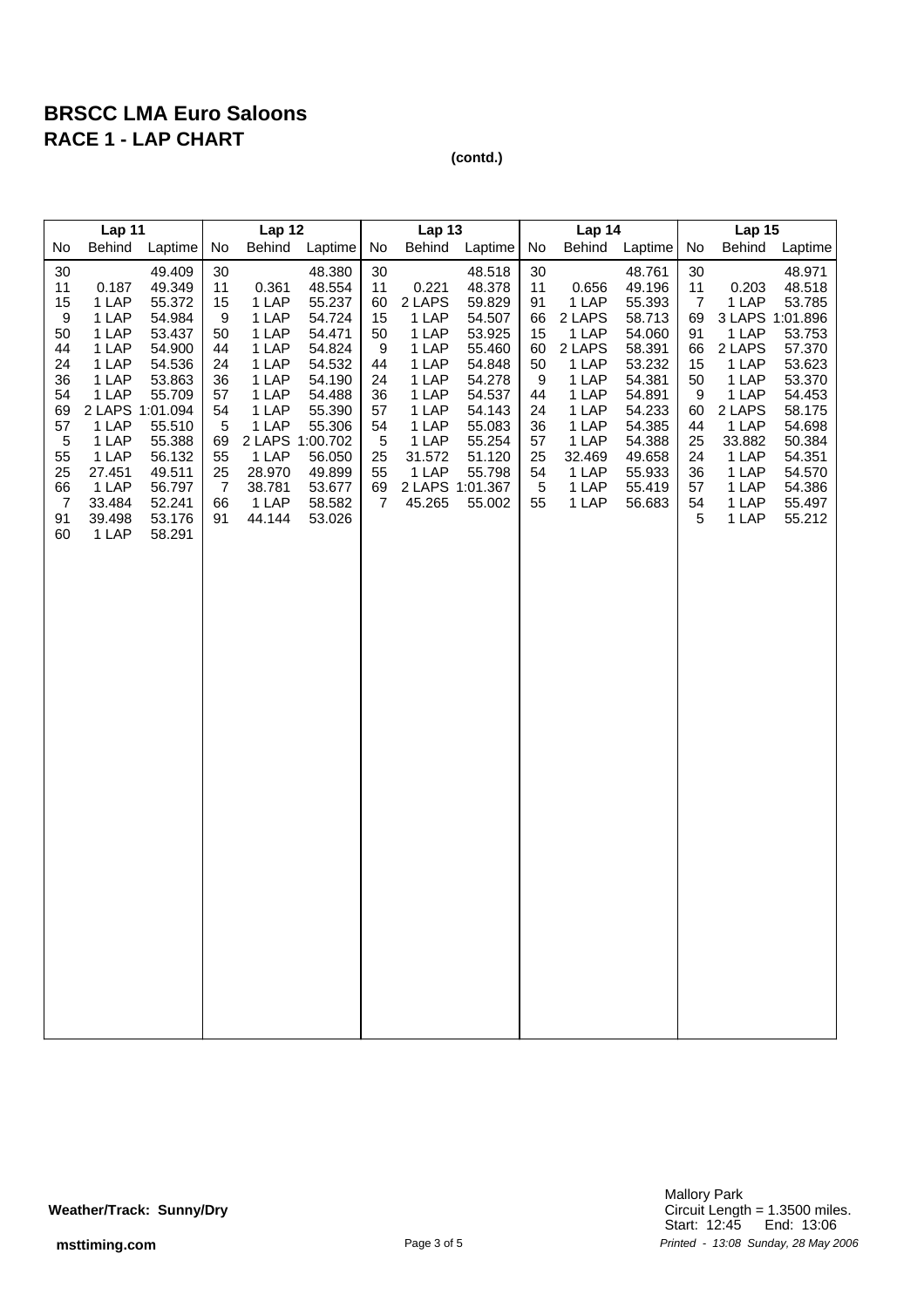|                                                                                                                    | Lap 16                                                                                                                                                              |                                                                                                                                                                        |                                                                                  | Lap 17                                                                                                       |                                                                                                            |                                                                                                | Lap 18                                                                              |                                                                                                                                                          |                                                                                                        | Lap 19                                                                                                                               |                                                                                                                                                                       |                                                                                                        | Lap 20                                                                                                                                                  |                                                                                                                                                    |
|--------------------------------------------------------------------------------------------------------------------|---------------------------------------------------------------------------------------------------------------------------------------------------------------------|------------------------------------------------------------------------------------------------------------------------------------------------------------------------|----------------------------------------------------------------------------------|--------------------------------------------------------------------------------------------------------------|------------------------------------------------------------------------------------------------------------|------------------------------------------------------------------------------------------------|-------------------------------------------------------------------------------------|----------------------------------------------------------------------------------------------------------------------------------------------------------|--------------------------------------------------------------------------------------------------------|--------------------------------------------------------------------------------------------------------------------------------------|-----------------------------------------------------------------------------------------------------------------------------------------------------------------------|--------------------------------------------------------------------------------------------------------|---------------------------------------------------------------------------------------------------------------------------------------------------------|----------------------------------------------------------------------------------------------------------------------------------------------------|
| No                                                                                                                 | Behind                                                                                                                                                              | Laptime                                                                                                                                                                | No                                                                               | <b>Behind</b>                                                                                                | Laptime                                                                                                    | No                                                                                             | Behind                                                                              | Laptime                                                                                                                                                  | No                                                                                                     | Behind                                                                                                                               | Laptime                                                                                                                                                               | No                                                                                                     | <b>Behind</b>                                                                                                                                           | Laptime                                                                                                                                            |
| 30<br>11<br>55<br>$\overline{7}$<br>91<br>69<br>66<br>15<br>50<br>9<br>25<br>60<br>44<br>24<br>36<br>57<br>54<br>5 | 0.409<br>2 LAPS<br>1 LAP<br>1 LAP<br>3 LAPS 1:01.440<br>2 LAPS<br>1 LAP<br>1 LAP<br>1 LAP<br>35.092<br>2 LAPS<br>1 LAP<br>1 LAP<br>1 LAP<br>1 LAP<br>1 LAP<br>1 LAP | 48.754<br>48.960<br>57.286<br>52.717<br>53.325<br>57.502<br>53.010<br>57.741<br>54.711<br>49.964<br>58.175<br>55.684<br>55.035<br>54.219<br>55.541<br>55.263<br>55.047 | 30<br>11<br>55<br>$\overline{7}$<br>91<br>69<br>66<br>15<br>25<br>24<br>44<br>36 | 0.428<br>2 LAPS<br>1 LAP<br>1 LAP<br>3 LAPS 1:01.469<br>2 LAPS<br>1 LAP<br>38.110<br>1 LAP<br>1 LAP<br>1 LAP | 48.248<br>48.267<br>56.073<br>57.246<br>53.148<br>56.917<br>53.410<br>51.266<br>54.939<br>55.764<br>55.177 | 30<br>11<br>60<br>57<br>54<br>$\sqrt{5}$<br>55<br>91<br>$\overline{7}$<br>15<br>66<br>25<br>69 | 0.367<br>2 LAPS<br>2 LAPS<br>2 LAPS<br>2 LAPS<br>1 LAP<br>1 LAP<br>2 LAPS<br>40.337 | 49.175<br>49.114<br>3 LAPS 1:00.067<br>55.239<br>55.100<br>55.498<br>56.602<br>54.088<br>1 LAP 1:03.400<br>54.401<br>57.716<br>51.402<br>3 LAPS 1:01.272 | 30<br>11<br>24<br>44<br>36<br>57<br>60<br>54<br>5<br>9<br>91<br>55<br>$\overline{7}$<br>25<br>15<br>66 | 0.375<br>2 LAPS<br>2 LAPS<br>2 LAPS<br>2 LAPS<br>3 LAPS<br>2 LAPS<br>2 LAPS<br>1 LAP<br>2 LAPS<br>1 LAP<br>41.644<br>1 LAP<br>2 LAPS | 50.158<br>50.166<br>55.910<br>55.955<br>56.177<br>54.376<br>57.785<br>55.797<br>55.599<br>3 LAPS 2:06.710<br>53.157<br>56.217<br>58.598<br>51.465<br>54.714<br>57.077 | 30<br>11<br>69<br>24<br>44<br>36<br>57<br>54<br>5<br>60<br>9<br>91<br>55<br>25<br>$\overline{7}$<br>15 | 0.862<br>4 LAPS 1:01.609<br>2 LAPS<br>2 LAPS<br>2 LAPS<br>2 LAPS<br>2 LAPS<br>2 LAPS<br>3 LAPS<br>3 LAPS<br>1 LAP<br>2 LAPS<br>43.093<br>1 LAP<br>1 LAP | 48.381<br>48.868<br>54.461<br>54.961<br>54.741<br>54.184<br>55.170<br>55.137<br>58.586<br>57.439<br>53.369<br>56.111<br>49.830<br>58.914<br>54.045 |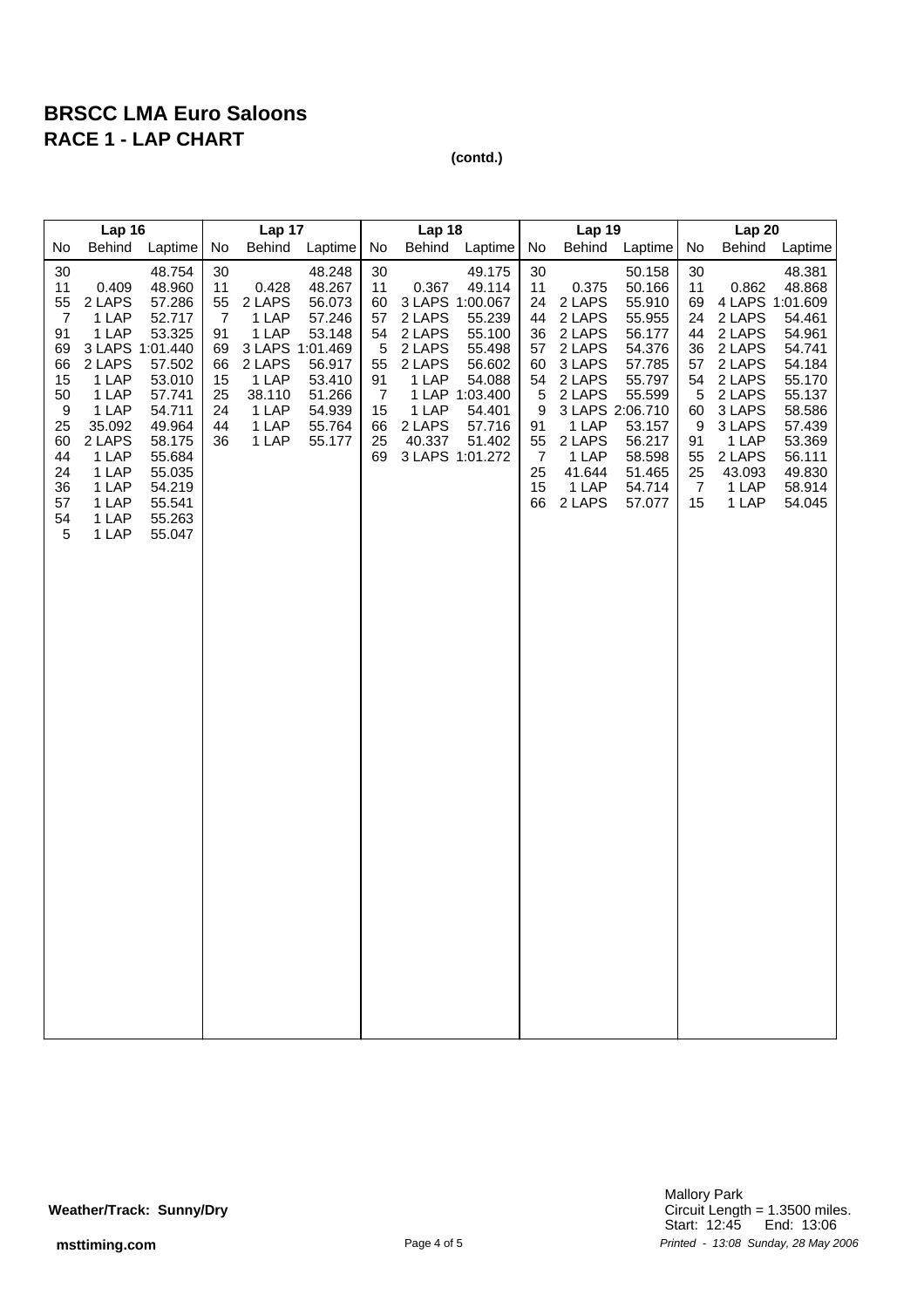|                                                                                          | Lap21                                                                                                                                           |                                                                                                                                          |                                                                                                              | Lap 22                                                                                                                                                              |                                                                                                                                                              |                                                                                            | Lap <sub>23</sub>                                                                                                                     |                                                                                                                                |                                                                                                  | Lap 24                                                                                                                                         |                                                                                                                                          |                                                                                           | Lap 25                                                                                                                                                   |                                                                                                                                                    |
|------------------------------------------------------------------------------------------|-------------------------------------------------------------------------------------------------------------------------------------------------|------------------------------------------------------------------------------------------------------------------------------------------|--------------------------------------------------------------------------------------------------------------|---------------------------------------------------------------------------------------------------------------------------------------------------------------------|--------------------------------------------------------------------------------------------------------------------------------------------------------------|--------------------------------------------------------------------------------------------|---------------------------------------------------------------------------------------------------------------------------------------|--------------------------------------------------------------------------------------------------------------------------------|--------------------------------------------------------------------------------------------------|------------------------------------------------------------------------------------------------------------------------------------------------|------------------------------------------------------------------------------------------------------------------------------------------|-------------------------------------------------------------------------------------------|----------------------------------------------------------------------------------------------------------------------------------------------------------|----------------------------------------------------------------------------------------------------------------------------------------------------|
| No                                                                                       | Behind                                                                                                                                          | Laptime                                                                                                                                  | No                                                                                                           | <b>Behind</b>                                                                                                                                                       | Laptime                                                                                                                                                      | No                                                                                         | Behind                                                                                                                                | Laptime                                                                                                                        | No                                                                                               | Behind                                                                                                                                         | Laptime                                                                                                                                  | No                                                                                        | Behind                                                                                                                                                   | Laptime                                                                                                                                            |
| $30\,$<br>11<br>66<br>69<br>24<br>44<br>36<br>57<br>54<br>5<br>60<br>9<br>91<br>55<br>25 | 1.920<br>3 LAPS<br>4 LAPS 1:00.236<br>2 LAPS<br>2 LAPS<br>2 LAPS<br>2 LAPS<br>2 LAPS<br>2 LAPS<br>3 LAPS<br>3 LAPS<br>1 LAP<br>2 LAPS<br>44.890 | 48.378<br>49.436<br>56.818<br>54.697<br>55.117<br>55.236<br>56.223<br>55.258<br>55.307<br>57.910<br>55.290<br>53.299<br>55.677<br>50.175 | 30<br>11<br>15<br>$\overline{7}$<br>66<br>24<br>44<br>36<br>57<br>69<br>5<br>54<br>9<br>60<br>91<br>25<br>55 | 2.382<br>2 LAPS<br>2 LAPS<br>3 LAPS<br>2 LAPS<br>2 LAPS<br>2 LAPS<br>2 LAPS<br>4 LAPS 1:01.065<br>2 LAPS<br>2 LAPS<br>3 LAPS<br>3 LAPS<br>1 LAP<br>46.538<br>2 LAPS | 48.621<br>49.083<br>55.560<br>57.629<br>56.273<br>54.831<br>55.255<br>55.226<br>54.349<br>55.092<br>55.959<br>55.343<br>57.852<br>53.288<br>50.269<br>56.307 | 30<br>11<br>15<br>$\overline{7}$<br>66<br>24<br>44<br>57<br>36<br>5<br>69<br>9<br>91<br>60 | 2.828<br>2 LAPS<br>2 LAPS<br>3 LAPS<br>2 LAPS<br>2 LAPS<br>2 LAPS<br>2 LAPS<br>2 LAPS<br>4 LAPS 1:02.180<br>3 LAPS<br>1 LAP<br>3 LAPS | 48.459<br>48.905<br>54.049<br>57.905<br>56.669<br>54.710<br>54.969<br>54.497<br>55.291<br>56.334<br>55.011<br>54.056<br>58.920 | 30<br>25<br>11<br>54<br>55<br>15<br>$\overline{7}$<br>66<br>24<br>44<br>57<br>36<br>5<br>9<br>91 | 1 LAP<br>2.622<br>3 LAPS 1:08.225<br>3 LAPS<br>2 LAPS<br>2 LAPS<br>3 LAPS<br>2 LAPS<br>2 LAPS<br>2 LAPS<br>2 LAPS<br>2 LAPS<br>3 LAPS<br>1 LAP | 48.950<br>51.918<br>48.744<br>56.640<br>53.930<br>57.519<br>57.647<br>54.776<br>54.728<br>54.675<br>54.869<br>56.338<br>54.619<br>53.606 | 30<br>25<br>11<br>69<br>60<br>55<br>15<br>7<br>66<br>24<br>57<br>44<br>36<br>5<br>91<br>9 | 1 LAP<br>3.885<br>5 LAPS 1:00.525<br>4 LAPS<br>3 LAPS<br>2 LAPS<br>2 LAPS<br>3 LAPS<br>2 LAPS<br>2 LAPS<br>2 LAPS<br>2 LAPS<br>2 LAPS<br>1 LAP<br>3 LAPS | 49.573<br>50.639<br>50.836<br>58.810<br>56.201<br>54.825<br>57.844<br>57.747<br>54.996<br>54.535<br>56.190<br>57.470<br>55.984<br>54.681<br>56.433 |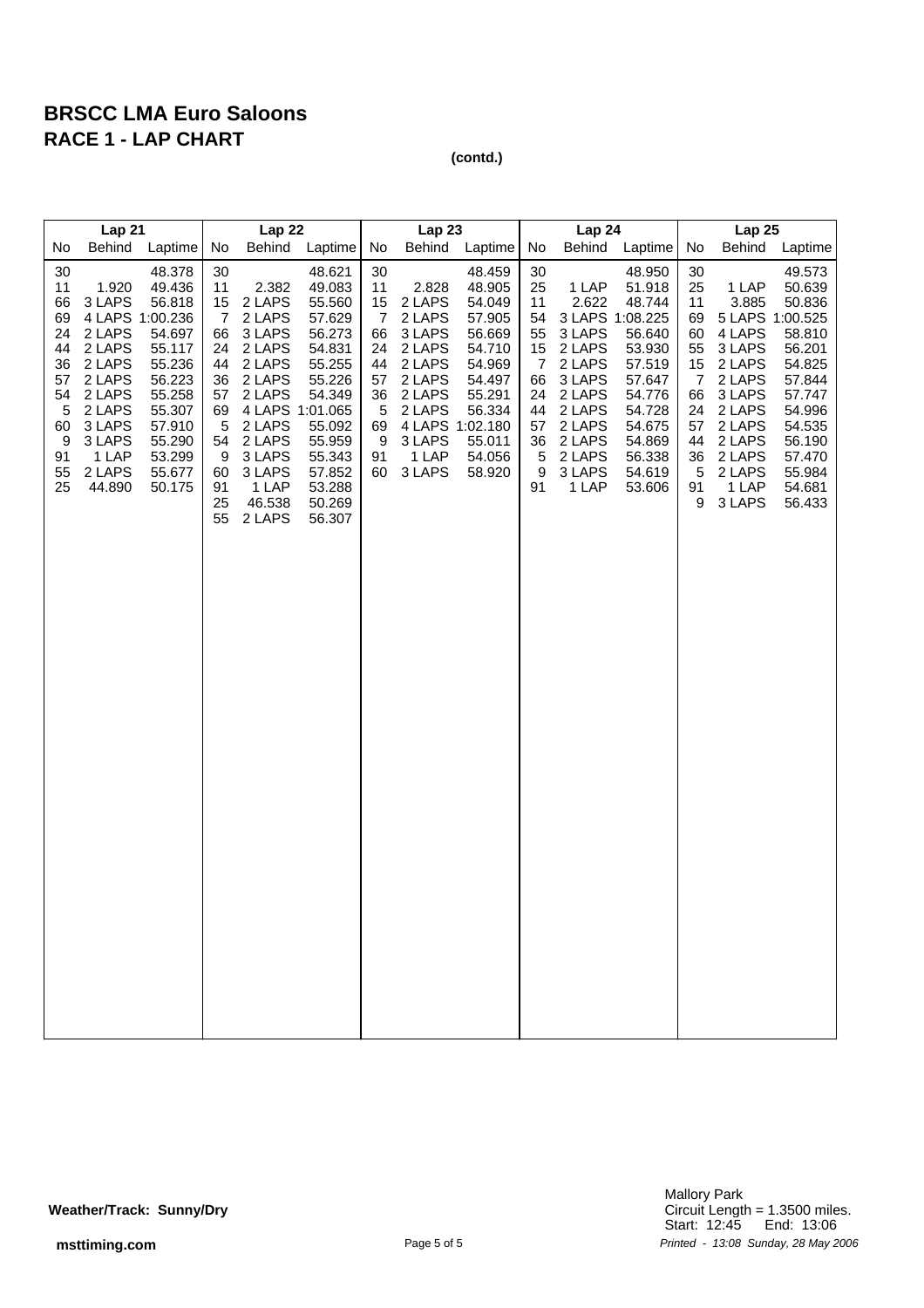#### **BRSCC LMA Euro Saloons GRID - RACE 6**

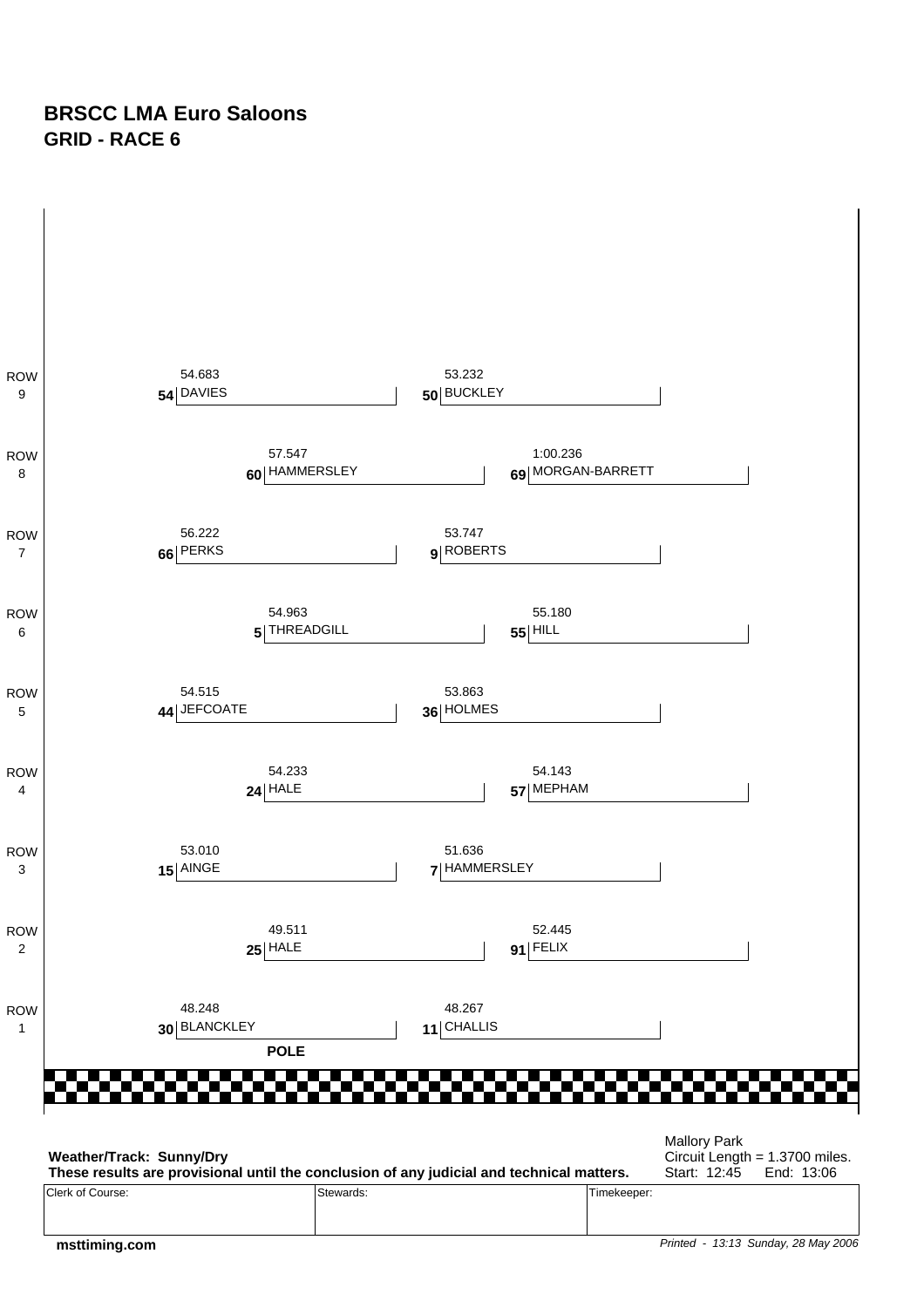#### **BRSCC LMA Euro Saloons RACE CLASSIFICATION - RACE 6**

| POS NO CL      |                |   | NAME                      | NAT ENTRY                   | <b>TIME</b> | <b>LAPS</b> | GAP      | <b>MPH</b> | <b>BEST</b> |
|----------------|----------------|---|---------------------------|-----------------------------|-------------|-------------|----------|------------|-------------|
| 1.             | 25             | A | <b>Derek HALE</b>         | Honda Accord                | 20:10.556   | 24          |          | 96.35      | 49.314      |
| $\overline{2}$ | $\overline{7}$ | A | <b>John HAMMERSLEY</b>    | <b>Vauxhall Cavalier ST</b> | 20:21.936   | 23          | 1 LAP    | 91.47      | 52.170      |
| 3              | 91             | C | <b>Peter FELIX</b>        | MG ZR                       | 20:30.411   | 23          | 1 LAP    | 90.84      | 52.661      |
| 4              | 15             | C | <b>Nigel AINGE</b>        | Honda Integra               | 20:53.362   | 23          | 1 LAP    | 89.18      | 53.632      |
| 5              | 36             | B | <b>Jason HOLMES</b>       | <b>Rover Tomcat</b>         | 20:59.711   | 23          | 1 LAP    | 88.73      | 53.414      |
| 6              | 24             | B | <b>Matt HALE</b>          | Vauxhall Vectra v6          | 20:12.480   | 22          | 2 LAPS   | 88.18      | 54.356      |
| 7              | 57             | C | <b>Jim MEPHAM</b>         | <b>Renault Megane</b>       | 20:19.910   | 22          | 2 LAPS   | 87.64      | 54.451      |
| 8              | 44             | C | <b>Stuart JEFCOATE</b>    | Porsche 911 Carrera 3       | 20:20.259   | 22          | 2 LAPS   | 87.62      | 54.668      |
| 9              | 9              | B | <b>David ROBERTS</b>      | Rover Tomcat                | 20:32.200   | 22          | 2 LAPS   | 86.77      | 54.071      |
| 10             | 66             | C | <b>Richard PERKS</b>      | Honda Civic                 | 20:51.231   | 22          | 2 LAPS   | 85.45      | 55.442      |
| 11             | 5              | C | <b>Neil THREADGILL</b>    | <b>Renault Clio</b>         | 21:05.501   | 22          | 2 LAPS   | 84.48      | 55.587      |
| 12             | 60             | D | <b>Mark HAMMERSLEY</b>    | Ford Fiesta                 | 20:17.974   | 21          | 3 LAPS   | 83.79      | 57.003      |
| 13             | 69             | D | <b>Tim MORGAN-BARRETT</b> | Volkswagen Golf Gti         | 20:23.677   | 20          | 4 LAPS   | 79.43      | 59.858      |
|                |                |   |                           | <b>NOT CLASSIFIED</b>       |             |             |          |            |             |
|                | 55             | C | <b>Richard HILL</b>       | Volkswagen Golf Gti         | 13:17.347   | 14          | D.N.F.   | 85.33      | 55.450      |
|                | 30             | A | <b>Simon BLANCKLEY</b>    | Honda Accord                | 10:54.028   | 13          | D.N.F.   | 96.60      | 49.219      |
|                |                |   |                           | <b>FASTEST LAP</b>          |             |             |          |            |             |
|                | 30             | A | <b>Simon BLANCKLEY</b>    | Honda Accord                | 49.219      | 3           | 98.74mph |            | 158.91kph   |
|                | 91             | C | <b>Peter FELIX</b>        | MG ZR                       | 52.661      | 4           | 92.28mph |            | 148.52kph   |
|                | 36             | B | <b>Jason HOLMES</b>       | <b>Rover Tomcat</b>         | 53.414      | 12          | 90.98mph |            | 146.43kph   |
|                | 60             | D | <b>Mark HAMMERSLEY</b>    | Ford Fiesta                 | 57.003      | 21          | 85.25mph |            | 137.21kph   |

**Weather/Track: Sunny/Dry These results are provisional until the conclusion of any judicial and technical matters.**

Mallory Park Circuit Length = 1.3500 miles. Start: 15:17 End: 15:37

| Clerk of Course: | Stewards: | Timekeeper: |
|------------------|-----------|-------------|
|                  |           |             |
|                  |           |             |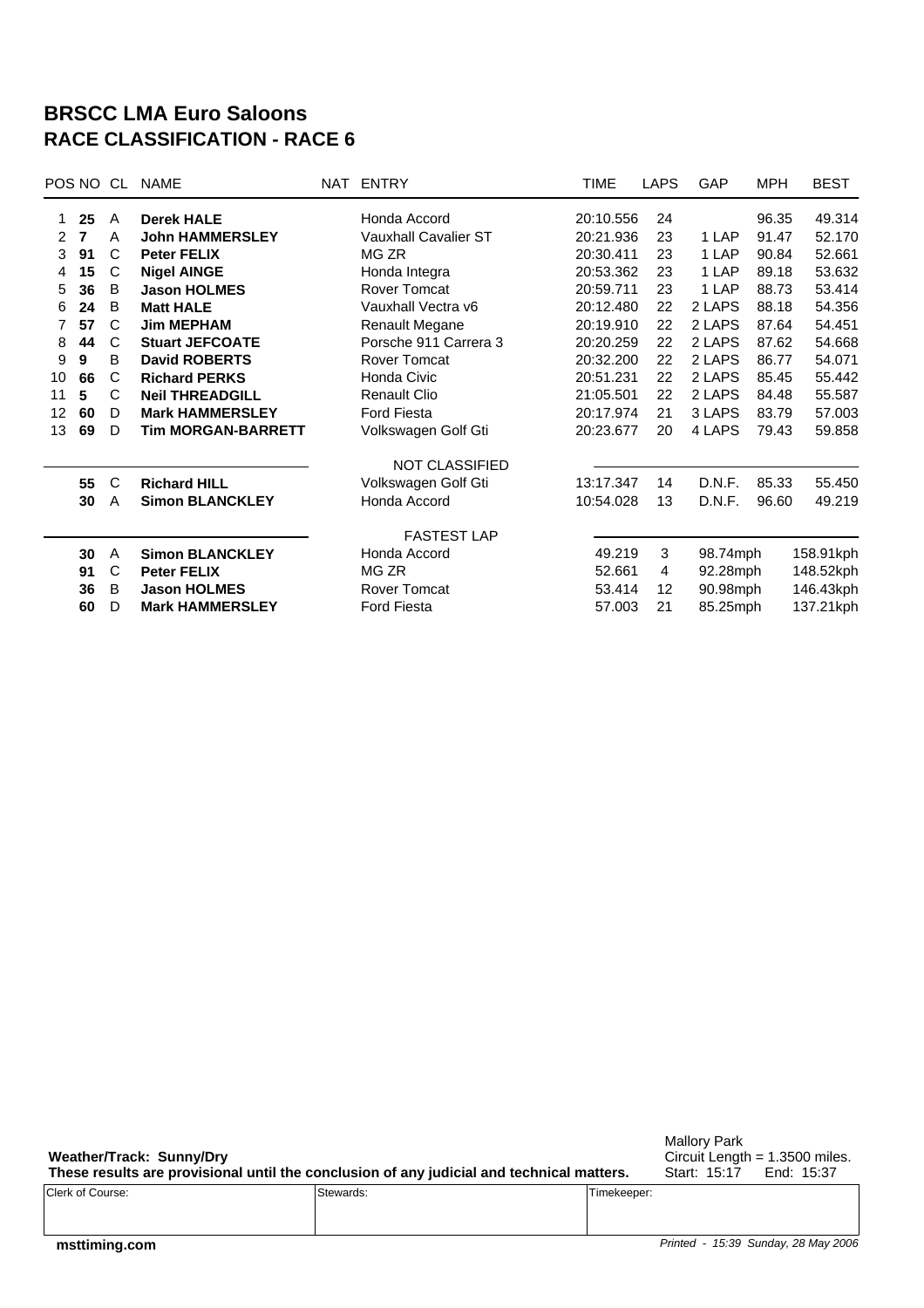| Lap <sub>2</sub><br>Lap <sub>3</sub><br>Lap 1<br>Lap 4                                                                                                                                                                                                                                                                                                                                                                                                                                                                                                                                                                                                                                                                                                                                                                                                                                                                                                                                                                                                                                                                                                                                                                                                                                                                                                                                                                                                                                                                                                                                                                                                                                                                                                                                                 | Lap <sub>5</sub>                                                                                                                         |  |  |
|--------------------------------------------------------------------------------------------------------------------------------------------------------------------------------------------------------------------------------------------------------------------------------------------------------------------------------------------------------------------------------------------------------------------------------------------------------------------------------------------------------------------------------------------------------------------------------------------------------------------------------------------------------------------------------------------------------------------------------------------------------------------------------------------------------------------------------------------------------------------------------------------------------------------------------------------------------------------------------------------------------------------------------------------------------------------------------------------------------------------------------------------------------------------------------------------------------------------------------------------------------------------------------------------------------------------------------------------------------------------------------------------------------------------------------------------------------------------------------------------------------------------------------------------------------------------------------------------------------------------------------------------------------------------------------------------------------------------------------------------------------------------------------------------------------|------------------------------------------------------------------------------------------------------------------------------------------|--|--|
| No<br>Behind<br>Laptime<br>No<br><b>Behind</b><br>Laptime<br>No<br><b>Behind</b><br>Laptime<br>No<br>Behind<br>Laptime<br>No<br><b>Behind</b>                                                                                                                                                                                                                                                                                                                                                                                                                                                                                                                                                                                                                                                                                                                                                                                                                                                                                                                                                                                                                                                                                                                                                                                                                                                                                                                                                                                                                                                                                                                                                                                                                                                          | Laptime                                                                                                                                  |  |  |
| 52.202<br>30<br>30<br>30<br>30<br>30<br>50.527<br>49.219<br>49.637<br>25<br>1.817<br>25<br>0.945<br>53.147<br>0.589<br>25<br>1.518<br>25<br>1.604<br>49.723<br>25<br>50.171<br>50.148<br>91<br>3.006<br>55.208<br>7<br>5.112<br>52.170<br>$\overline{7}$<br>8.163<br>52.270<br>7<br>10.937<br>52.411<br>$\overline{7}$<br>12.872<br>$\overline{7}$<br>91<br>3.469<br>55.671<br>91<br>6.225<br>53.746<br>91<br>9.727<br>52.721<br>91<br>12.751<br>52.661<br>15.202<br>15<br>4.820<br>15<br>8.849<br>15<br>13.451<br>15<br>15<br>22.698<br>57.022<br>54.556<br>53.821<br>17.890<br>54.076<br>7.483<br>59.685<br>12.730<br>18.528<br>23.615<br>24<br>28.078<br>24<br>24<br>55.774<br>24<br>55.017<br>24<br>54.724<br>57<br>57<br>18.923<br>8.457 1:00.659<br>57<br>13.160<br>55.230<br>54.982<br>57<br>24.003<br>54.717<br>57<br>29.124<br>44<br>9.199 1:01.401<br>44<br>13.684<br>55.012<br>19.615<br>24.804<br>29.887<br>44<br>55.150<br>44<br>54.826<br>44<br>36<br>9.700 1:01.902<br>36<br>14.077<br>54.904<br>19.870<br>55.012<br>25.090<br>54.857<br>30.016<br>36<br>36<br>36<br>5<br>15.631<br>55.776<br>$\sqrt{5}$<br>22.454<br>10.382 1:02.584<br>5<br>56.042<br>9<br>27.669<br>54.100<br>9<br>31.696<br>55<br>5<br>55<br>16.635<br>55<br>5<br>11.098 1:03.300<br>56.064<br>22.866<br>55.450<br>28.595<br>55.778<br>33.929<br>17.120<br>23.206<br>55<br>29.504<br>66<br>12.364 1:04.566<br>9<br>54.822<br>9<br>55.305<br>56.275<br>55<br>36.082<br>9<br>66<br>18.657<br>66<br>25.634<br>66<br>32.056<br>66<br>12.825 1:05.027<br>56.820<br>56.196<br>56.059<br>38.080<br>60<br>13.770 1:05.972<br>60<br>20.817<br>57.574<br>60<br>29.151<br>57.553<br>60<br>37.623<br>58.109<br>60<br>44.571<br>69<br>16.866 1:09.068<br>69<br>27.051 1:00.712<br>69<br>38.301 1:00.469<br>69<br>49.355 1:00.691 | 50.253<br>50.466<br>52.188<br>52.704<br>55.061<br>54.716<br>55.374<br>55.336<br>55.179<br>54.280<br>55.587<br>56.831<br>56.277<br>57.201 |  |  |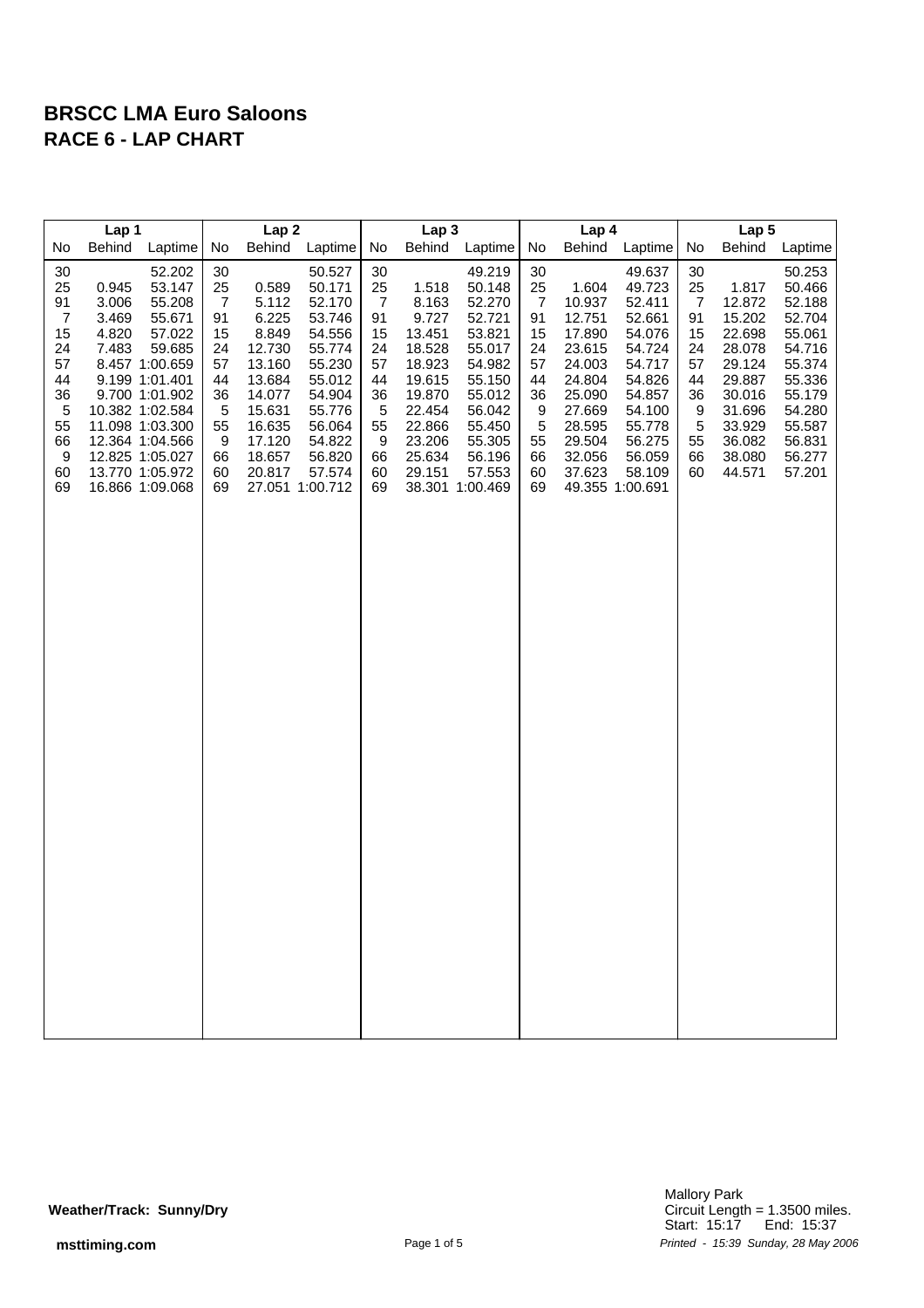| Lap <sub>6</sub>                                                                                    |                                                                                                                     | Lap <sub>7</sub>                                                                                                                                 |                                                                                                           |                                                                                                                                                | Lap <sub>8</sub>                                                                                                                         |                                                                                 |                                                                                                | Lap 9                                                                                                                        |                                                                                              |                                                                                                                           | <b>Lap 10</b>                                                                                                                                              |                                                                 |                                                                                   |                                                                                                  |
|-----------------------------------------------------------------------------------------------------|---------------------------------------------------------------------------------------------------------------------|--------------------------------------------------------------------------------------------------------------------------------------------------|-----------------------------------------------------------------------------------------------------------|------------------------------------------------------------------------------------------------------------------------------------------------|------------------------------------------------------------------------------------------------------------------------------------------|---------------------------------------------------------------------------------|------------------------------------------------------------------------------------------------|------------------------------------------------------------------------------------------------------------------------------|----------------------------------------------------------------------------------------------|---------------------------------------------------------------------------------------------------------------------------|------------------------------------------------------------------------------------------------------------------------------------------------------------|-----------------------------------------------------------------|-----------------------------------------------------------------------------------|--------------------------------------------------------------------------------------------------|
| No                                                                                                  | <b>Behind</b>                                                                                                       | Laptime                                                                                                                                          | No                                                                                                        | Behind                                                                                                                                         | Laptime                                                                                                                                  | No                                                                              | Behind                                                                                         | Laptime                                                                                                                      | No                                                                                           | Behind                                                                                                                    | Laptime                                                                                                                                                    | No                                                              | <b>Behind</b>                                                                     | Laptime                                                                                          |
| 30<br>25<br>69<br>$\overline{7}$<br>91<br>15<br>24<br>57<br>44<br>36<br>9<br>$\sqrt{5}$<br>55<br>66 | 2.436<br>16.009<br>18.400<br>27.676<br>33.016<br>34.169<br>35.029<br>35.121<br>36.109<br>40.316<br>42.733<br>44.368 | 49.658<br>50.277<br>1 LAP 1:01.598<br>52.795<br>52.856<br>54.636<br>54.596<br>54.703<br>54.800<br>54.763<br>54.071<br>56.045<br>56.309<br>55.946 | 30<br>25<br>60<br>$\overline{7}$<br>91<br>69<br>15<br>24<br>57<br>44<br>36<br>9<br>$\sqrt{5}$<br>55<br>66 | 2.331<br>1 LAP<br>18.816<br>21.004<br>1 LAP 1:01.655<br>31.626<br>37.233<br>38.230<br>39.359<br>39.588<br>40.202<br>45.952<br>48.708<br>49.420 | 50.390<br>50.285<br>58.482<br>53.197<br>52.994<br>54.340<br>54.607<br>54.451<br>54.720<br>54.857<br>54.483<br>56.026<br>56.365<br>55.442 | 30<br>25<br>60<br>$\overline{7}$<br>91<br>69<br>15<br>24<br>57<br>36<br>44<br>9 | 1.954<br>1 LAP<br>21.620<br>23.623<br>36.372<br>41.786<br>43.096<br>43.600<br>45.053<br>45.544 | 50.168<br>49.791<br>57.336<br>52.972<br>52.787<br>1 LAP 1:00.308<br>54.914<br>54.721<br>55.034<br>54.180<br>55.862<br>55.510 | 30<br>$\sqrt{5}$<br>25<br>55<br>66<br>60<br>7<br>91<br>15<br>69<br>24<br>36<br>57<br>44<br>9 | 1 LAP<br>0.351<br>1 LAP<br>1 LAP<br>1 LAP<br>22.912<br>24.973<br>39.963<br>45.046<br>45.924<br>47.031<br>48.541<br>48.925 | 51.448<br>55.892<br>49.845<br>56.700<br>56.563<br>58.263<br>52.740<br>52.798<br>55.039<br>1 LAP 1:00.167<br>54.708<br>53.772<br>55.383<br>54.936<br>54.829 | 30<br>25<br>$\sqrt{5}$<br>55<br>66<br>60<br>7<br>91<br>15<br>24 | 0.974<br>1 LAP<br>1 LAP<br>1 LAP<br>1 LAP<br>26.494<br>28.814<br>45.095<br>50.481 | 49.243<br>49.866<br>56.245<br>56.254<br>56.234<br>58.021<br>52.825<br>53.084<br>54.375<br>54.678 |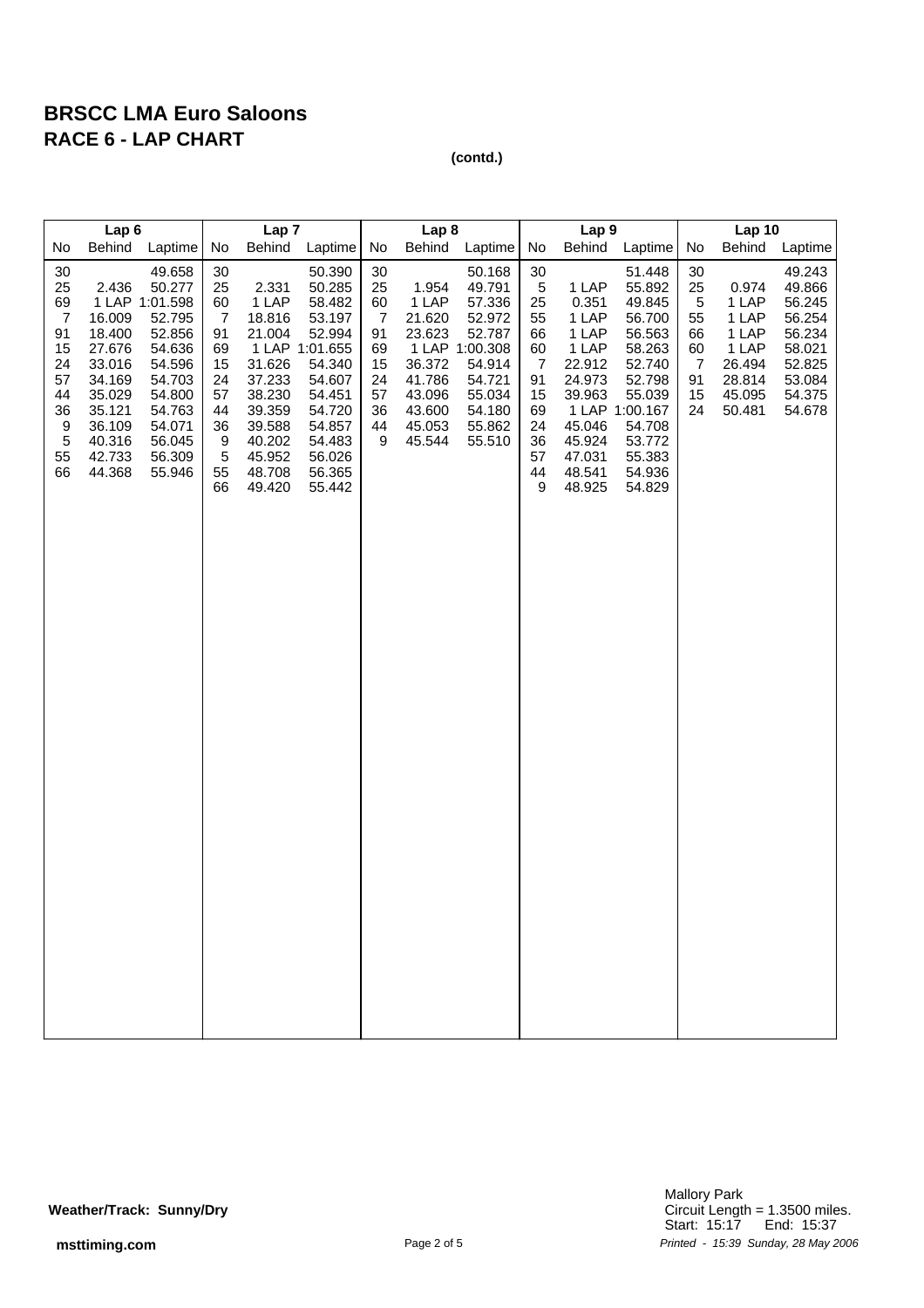| Lap 11                                                                                              |                                                                                                                                |                                                                                                                                | Lap 12                                                                                 |                                                                                                                               |                                                                                                                                | Lap 13                                                                                                        |                                                                                                                     |                                                                                                                                                             | Lap 14                                                                           |                                                                                                             |                                                                                                                                | <b>Lap 15</b>                                                                           |                                                                                                                                |                                                                                                                                |
|-----------------------------------------------------------------------------------------------------|--------------------------------------------------------------------------------------------------------------------------------|--------------------------------------------------------------------------------------------------------------------------------|----------------------------------------------------------------------------------------|-------------------------------------------------------------------------------------------------------------------------------|--------------------------------------------------------------------------------------------------------------------------------|---------------------------------------------------------------------------------------------------------------|---------------------------------------------------------------------------------------------------------------------|-------------------------------------------------------------------------------------------------------------------------------------------------------------|----------------------------------------------------------------------------------|-------------------------------------------------------------------------------------------------------------|--------------------------------------------------------------------------------------------------------------------------------|-----------------------------------------------------------------------------------------|--------------------------------------------------------------------------------------------------------------------------------|--------------------------------------------------------------------------------------------------------------------------------|
| No                                                                                                  | <b>Behind</b>                                                                                                                  | Laptime                                                                                                                        | No                                                                                     | <b>Behind</b>                                                                                                                 | Laptime                                                                                                                        | No                                                                                                            | <b>Behind</b>                                                                                                       | Laptime                                                                                                                                                     | No                                                                               | <b>Behind</b>                                                                                               | Laptime                                                                                                                        | No                                                                                      | <b>Behind</b>                                                                                                                  | Laptime                                                                                                                        |
| 30<br>36<br>25<br>69<br>57<br>44<br>9<br>$\sqrt{5}$<br>55<br>66<br>$\overline{7}$<br>91<br>60<br>15 | 1 LAP<br>1.749<br>2 LAPS 1:00.917<br>1 LAP<br>1 LAP<br>1 LAP<br>1 LAP<br>1 LAP<br>1 LAP<br>28.374<br>31.249<br>1 LAP<br>48.012 | 50.947<br>54.689<br>51.722<br>55.081<br>56.025<br>56.150<br>56.104<br>56.535<br>56.073<br>52.827<br>53.382<br>58.519<br>53.864 | 30<br>25<br>36<br>24<br>57<br>44<br>9<br>69<br>$\sqrt{5}$<br>66<br>55<br>7<br>91<br>60 | 1.374<br>1 LAP<br>1 LAP<br>1 LAP<br>1 LAP<br>1 LAP<br>2 LAPS 1:00.453<br>1 LAP<br>1 LAP<br>1 LAP<br>31.308<br>34.062<br>1 LAP | 50.123<br>49.748<br>54.329<br>55.251<br>55.074<br>54.738<br>55.085<br>55.923<br>55.928<br>57.192<br>53.057<br>52.936<br>57.588 | 30<br>25<br>15<br>36<br>24<br>57<br>44<br>9<br>69<br>$\overline{5}$<br>66<br>55<br>$\overline{7}$<br>91<br>60 | 0.587<br>1 LAP<br>1 LAP<br>1 LAP<br>1 LAP<br>1 LAP<br>1 LAP<br>1 LAP<br>1 LAP<br>1 LAP<br>33.699<br>36.727<br>1 LAP | 50.213<br>49.426<br>55.045<br>53.414<br>54.964<br>54.940<br>54.668<br>54.428<br>2 LAPS 1:00.175<br>55.709<br>55.632<br>56.363<br>52.604<br>52.878<br>57.742 | 25<br>15<br>36<br>24<br>57<br>9<br>44<br>$\sqrt{5}$<br>69<br>66<br>7<br>55<br>91 | 1 LAP<br>1 LAP<br>1 LAP<br>1 LAP<br>1 LAP<br>1 LAP<br>1 LAP<br>2 LAPS<br>1 LAP<br>36.149<br>1 LAP<br>39.890 | 49.314<br>54.490<br>53.879<br>54.907<br>55.395<br>54.379<br>55.555<br>55.967<br>59.858<br>56.215<br>52.351<br>56.467<br>53.064 | 25<br>60<br>15<br>36<br>24<br>57<br>9<br>44<br>$\,$ 5 $\,$<br>66<br>7<br>91<br>55<br>69 | 2 LAPS<br>1 LAP<br>1 LAP<br>1 LAP<br>1 LAP<br>1 LAP<br>1 LAP<br>1 LAP<br>1 LAP<br>40.162<br>43.386<br>1 LAP<br>2 LAPS 1:01.564 | 50.019<br>57.399<br>53.811<br>54.217<br>54.986<br>55.288<br>54.280<br>55.455<br>55.662<br>56.081<br>54.032<br>53.515<br>57.242 |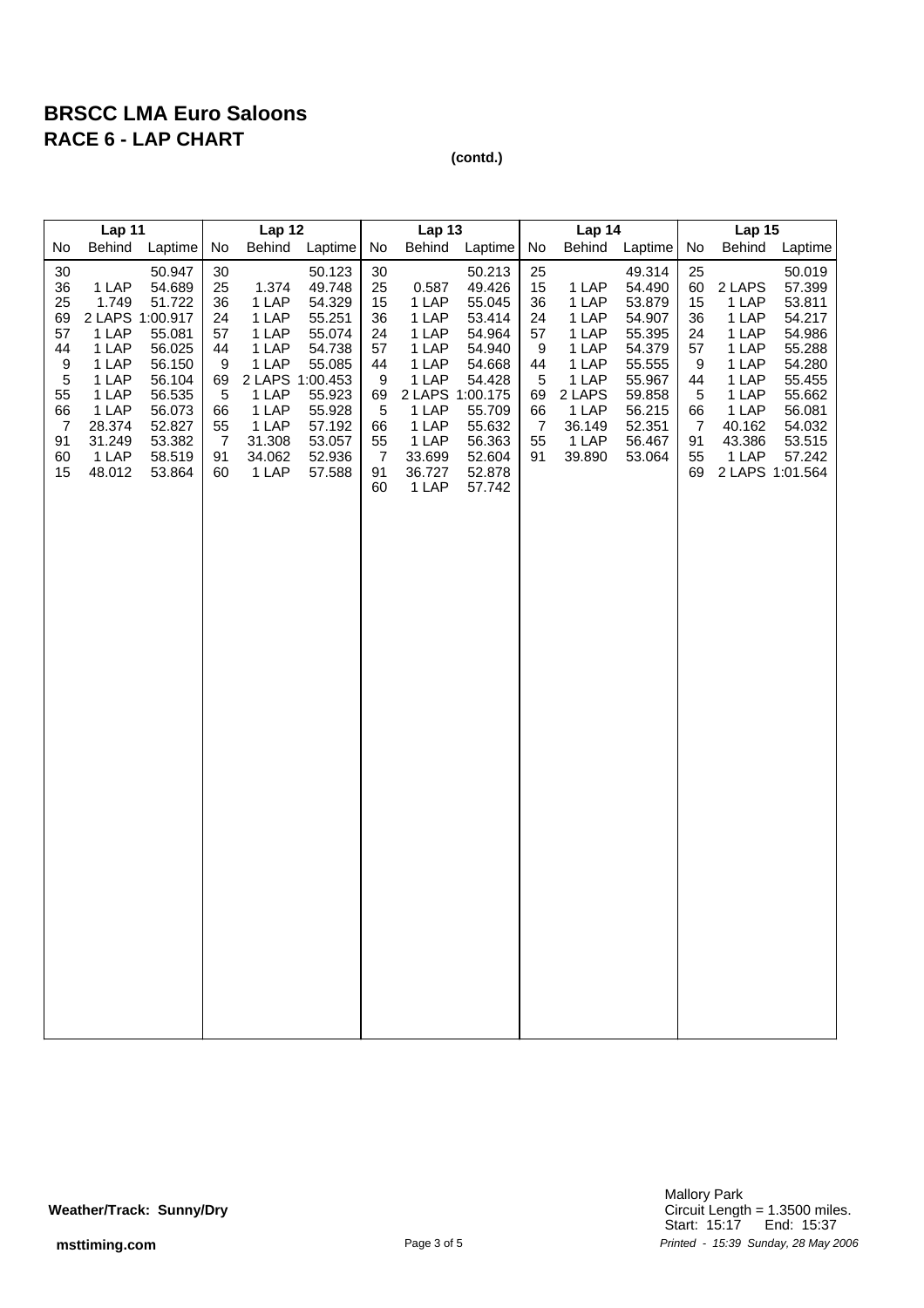| Lap 16                                                                                  |                                                                                                    |                                                                                                                      | Lap 17                                                                                  |                                                                                                              |                                                                                                            | Lap 18                                                       |                                                                                  |                                                                                                                     | <b>Lap 19</b>                                                                        |                                                                                           |                                                                                                                                                  | <b>Lap 20</b>                                                      |                                                                                                              |                                                                                                            |
|-----------------------------------------------------------------------------------------|----------------------------------------------------------------------------------------------------|----------------------------------------------------------------------------------------------------------------------|-----------------------------------------------------------------------------------------|--------------------------------------------------------------------------------------------------------------|------------------------------------------------------------------------------------------------------------|--------------------------------------------------------------|----------------------------------------------------------------------------------|---------------------------------------------------------------------------------------------------------------------|--------------------------------------------------------------------------------------|-------------------------------------------------------------------------------------------|--------------------------------------------------------------------------------------------------------------------------------------------------|--------------------------------------------------------------------|--------------------------------------------------------------------------------------------------------------|------------------------------------------------------------------------------------------------------------|
| No                                                                                      | Behind                                                                                             | Laptime                                                                                                              | No                                                                                      | Behind                                                                                                       | Laptime                                                                                                    | No                                                           | Behind                                                                           | Laptime                                                                                                             | No                                                                                   | Behind                                                                                    | Laptime                                                                                                                                          | No                                                                 | <b>Behind</b>                                                                                                | Laptime                                                                                                    |
| 25<br>60<br>15<br>36<br>24<br>9<br>57<br>44<br>$\sqrt{5}$<br>$\overline{7}$<br>66<br>91 | 2 LAPS<br>1 LAP<br>1 LAP<br>1 LAP<br>1 LAP<br>1 LAP<br>1 LAP<br>1 LAP<br>43.287<br>1 LAP<br>47.207 | 49.759<br>57.172<br>54.122<br>54.427<br>54.646<br>54.417<br>55.206<br>55.164<br>55.861<br>52.884<br>56.810<br>53.580 | 25<br>69<br>15<br>60<br>36<br>24<br>9<br>57<br>44<br>$\overline{7}$<br>$\sqrt{5}$<br>91 | 3 LAPS 1:00.216<br>1 LAP<br>2 LAPS<br>1 LAP<br>1 LAP<br>1 LAP<br>1 LAP<br>1 LAP<br>46.260<br>1 LAP<br>50.902 | 50.137<br>53.632<br>57.524<br>54.498<br>54.356<br>54.612<br>55.364<br>55.029<br>53.110<br>56.903<br>53.832 | 25<br>66<br>69<br>15<br>60<br>36<br>24<br>9<br>57<br>44<br>7 | 2 LAPS<br>1 LAP<br>2 LAPS<br>1 LAP<br>1 LAP<br>1 LAP<br>1 LAP<br>1 LAP<br>46.498 | 52.845<br>58.833<br>3 LAPS 1:01.276<br>54.279<br>57.076<br>53.911<br>54.578<br>54.552<br>54.899<br>54.801<br>53.083 | 25<br>91<br>5<br>66<br>69<br>15<br>36<br>60<br>24<br>9<br>57<br>44<br>$\overline{7}$ | 1 LAP<br>2 LAPS<br>1 LAP<br>1 LAP<br>2 LAPS<br>1 LAP<br>1 LAP<br>1 LAP<br>1 LAP<br>48.679 | 51.682<br>53.721<br>2 LAPS 1:00.232<br>56.859<br>3 LAPS 1:00.592<br>53.848<br>53.948<br>57.441<br>54.485<br>54.590<br>55.505<br>55.097<br>53.863 | 25<br>91<br>5<br>66<br>15<br>69<br>36<br>60<br>24<br>9<br>57<br>44 | 1 LAP<br>2 LAPS<br>2 LAPS<br>1 LAP<br>3 LAPS 1:00.975<br>1 LAP<br>2 LAPS<br>1 LAP<br>1 LAP<br>1 LAP<br>1 LAP | 49.730<br>53.835<br>59.649<br>56.319<br>55.087<br>54.088<br>57.140<br>54.716<br>54.415<br>55.141<br>54.677 |